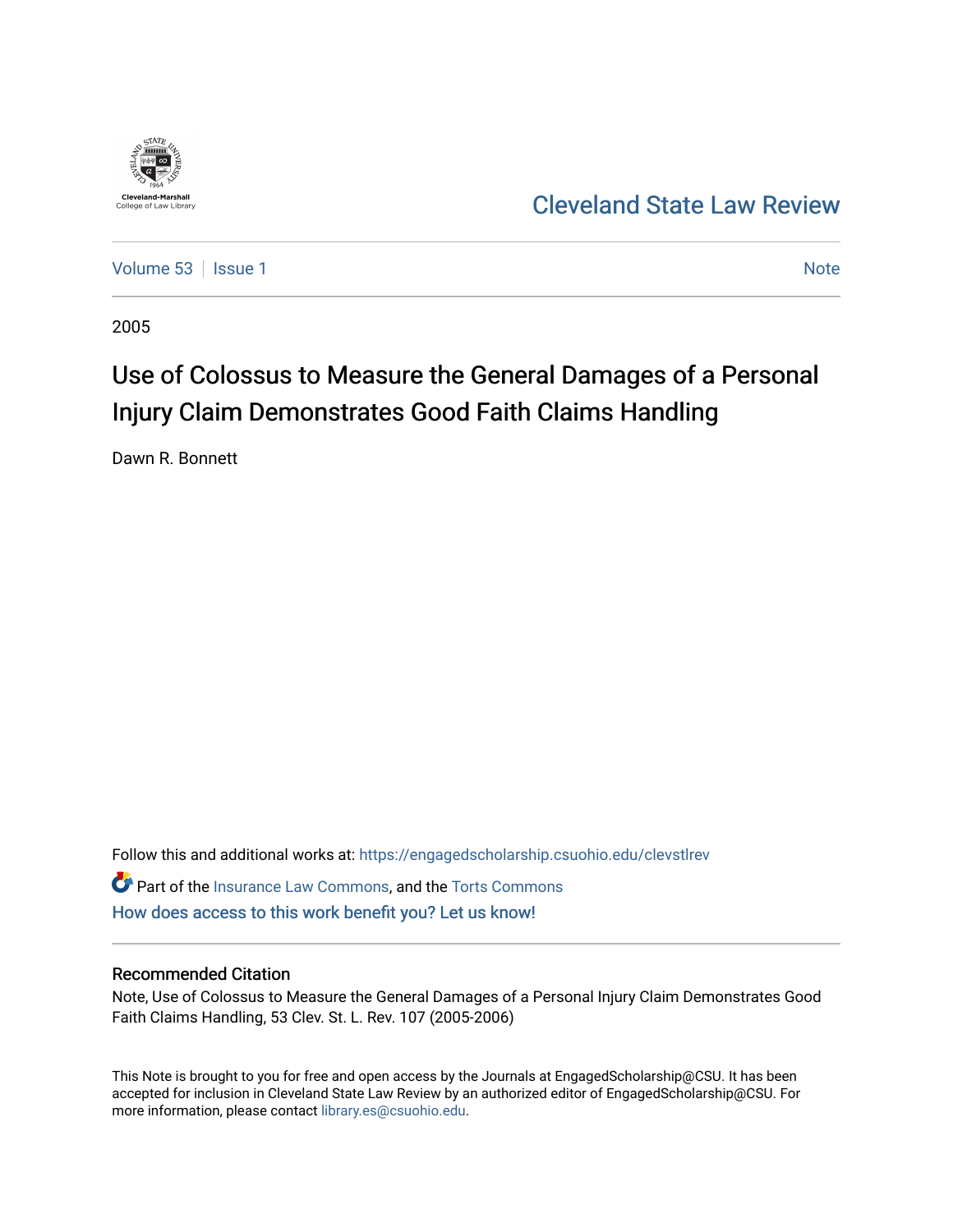## THE USE OF COLOSSUS® TO MEASURE THE GENERAL DAMAGES OF A PERSONAL INJURY CLAIM DEMONSTRATES GOOD FAITH CLAIMS HANDLING

| Н. |                                                  |  |
|----|--------------------------------------------------|--|
|    | COLOSSUS AND GOOD FAITH CLAIMS HANDLING 114      |  |
|    | А.                                               |  |
|    | How Using Colossus Demonstrates Good Faith<br>B. |  |
|    | Claims Handling Under Each Jurisdiction's        |  |
|    |                                                  |  |
|    |                                                  |  |
|    | a.                                               |  |
|    | h.                                               |  |
|    |                                                  |  |
|    |                                                  |  |
|    | 2.                                               |  |
|    | 3.                                               |  |
|    |                                                  |  |

#### I. INTRODUCTION

Another driver negligently hits your car at a high rate of speed. You sustain a fractured femur, which requires a rod to be inserted into your leg to assist the bone in healing. After a year of doctor visits and physical therapy, your doctor releases you from active care and instructs you to continue home therapy exercises and to follow up with her as needed. Your leg has some occasional aches and pains, but you're not bothered with normal activities. Your medical bills total approximately \$35,000, and you lost approximately \$15,000 in income due to four months off work. The negligent driver's insurance company's claims representative contacts you to set an appointment to meet with you to settle your claim. He asks you to think about what would fairly compensate you for your pain and suffering. Take a second and think about how much money would fairly compensate you for your injury claim.

How did you evaluate your fair settlement? Did you take the amount of special damages (\$50,000) and multiply it by a factor of three, four or ten? Did you take the number of days you were treated for this injury (365) and multiply it by \$100, \$250, or \$500 for each day of care and add in your specials? Did you look at jury verdicts in your venue to determine the amount a jury awarded for this injury? Personal injury lawyers and claims professionals have all used these types of "evaluations."1 These "evaluations" yield wildly different results from \$150,000 to \$500,000, from

<sup>&</sup>lt;sup>1</sup>See PAT MAGARICK & KENN BROWNLEE, CASUALTY INS. CLAIMS § 16:11 (4<sup>th</sup> ed. 1995); Robert Darroch, *Too Great Expectations: Unrealistic Plaintiffs Force Big Companies to Trial*, FULTON COUNTY DAILY REP., Apr. 30, 2002; Sally Whitney, *Calculating the Value of Pain*, BEST'S REV*.* 131 (Nov. 2001).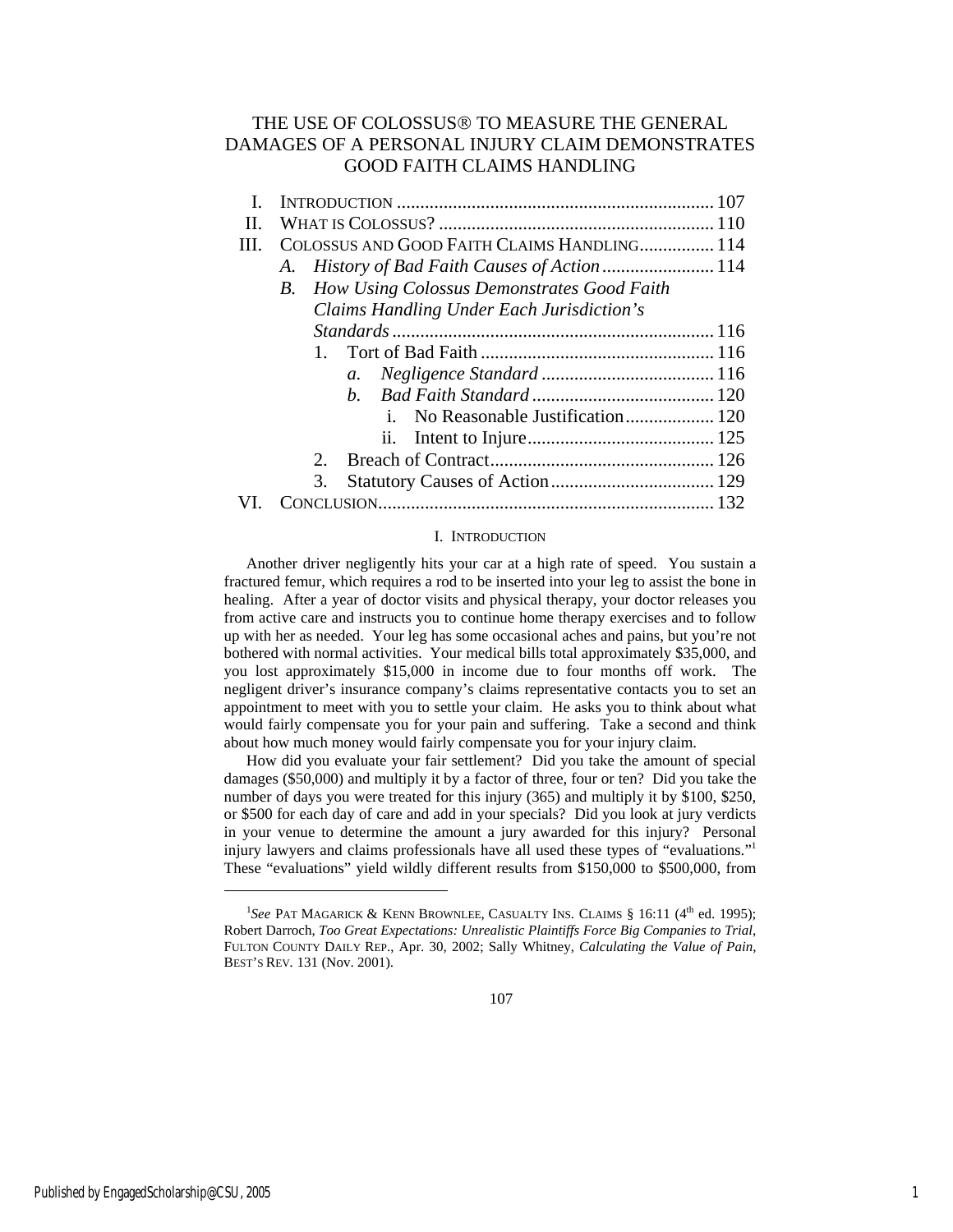\$86,500 to \$232,500, and from \$128,800<sup>2</sup> to \$250,000.<sup>3</sup> Perhaps this uncertainty contributes to why "compensation for pain and suffering is widely perceived as one of tort law's worst excesses and is a popular target for reform."4

Insurers, wanting to assist their claims professionals in evaluating bodily injury claims more consistently, looked to artificial intelligence for an answer. Allstate led the charge by implementing "Claim Core Process Redesign (CCPR)"5 to remedy its findings of past inconsistent claims payments.<sup>6</sup> As part of its CCPR program, Allstate began using Colossus, a software program designed to help the insurer evaluate injury claims more consistently. By 2002, twelve of the top twenty insurance companies in North America used Colossus.7 Personal injury lawyers began attacking the insurance industry's use of the computer program.<sup>8</sup> A seminar called "How to Hammer Allstate," became the hot ticket for continuing legal education classes around the country.<sup>10</sup> Plaintiffs' lawyers also wrote articles in

6 *See* Barbara Bowers, *Take it to Court*, BEST'S REV. (May 2000) (quoting Allstate's spokesman Jim Dudas that Allstate admits overpayment and underpayment of injury claims in the past).

7 Jerry Guidera, *'Colossus' at the Accident Scene: Insurers Use a Software Program to Pay Out Claims for Injuries, But Law Suits Claim Its Misused*, WALL ST. J., Jan. 2, 2003, at C1.

8 *See* Mark Ballard, *Hot CLE Class: Hammering Allstate*, 22 No. 16 THE NAT'L L.J., Dec. 13, 1999 (quoting Allstate's general counsel William Vainisi, who claim that Allstate is not at war with all personal injury lawyers, but is only against the ones that condone "built-up medicals [to impact] general damages").

 $^{9}$ *Id*. (stating a record number of people attended the Washington state seminar).

<sup>10</sup>*See id.*; Evelyn Apgar, *Combat Lesson: P.I. Lawyers Take Dead Aim at Allstate*, 42 N.J. LAW.: WKLY. NEWSPAPER, Oct. 16, 2000, at 2071.

l

 $2^2$ Karen Birkmeyer v. City Dash, Inc., 15 No. 10, JAS Publications, Inc., 17 (2001) (reporting a Hamilton County, Ohio, jury verdict), *available at* 2001 WL 898856.

<sup>3</sup> Andrew Gray v. Jerry A. Sherrod, Jr. & Werner Enterprises, Inc*.*, 17 No. 1, JAS Publications, Inc. (2002) (reporting a Franklin County, Ohio, jury verdict), *available at* 2002 WL 31299742.

<sup>4</sup> JACOB A. STEIN, STEIN ON PERSONAL INJURY DAMAGES § 22:8 (2003).

<sup>5</sup> Mark Ballard, *Allstate Faces New Liability*, NAT'L L.J., Feb. 7, 2000, at A1. Allstate's CCPR program also attempted to reduce the number of claimants seeking legal representation. *Id*. Allstate's claims representatives advised its injured claimants that hiring an attorney will cost the injured party about a third of his/her settlement and likely delay the claims process. *Id*. According to a 1998 Insurance Research Council study, represented claimants yield a loss of \$699 after deducting the claimants' economic losses (medical bills and wages), court costs and attorney fees, while unrepresented claimants gained \$133. MAGARICK & BROWNLEE, *supra*  note 1, at §§ 1:18, 2:14 (citing "Paying for Auto Injuries," Insurance Research Council, 718 Providence RD, Malvern, PA 19355-0725, Chapter 4). Furthermore, a represented claimant's claim will settle within three months of the accident 19% of the time, but take more than a year 42% of the time. *Id.* at § 2:14. However, an unrepresented claimant will settle his/her claim 55% of the time within three months and only 7% take longer than a year. *Id*.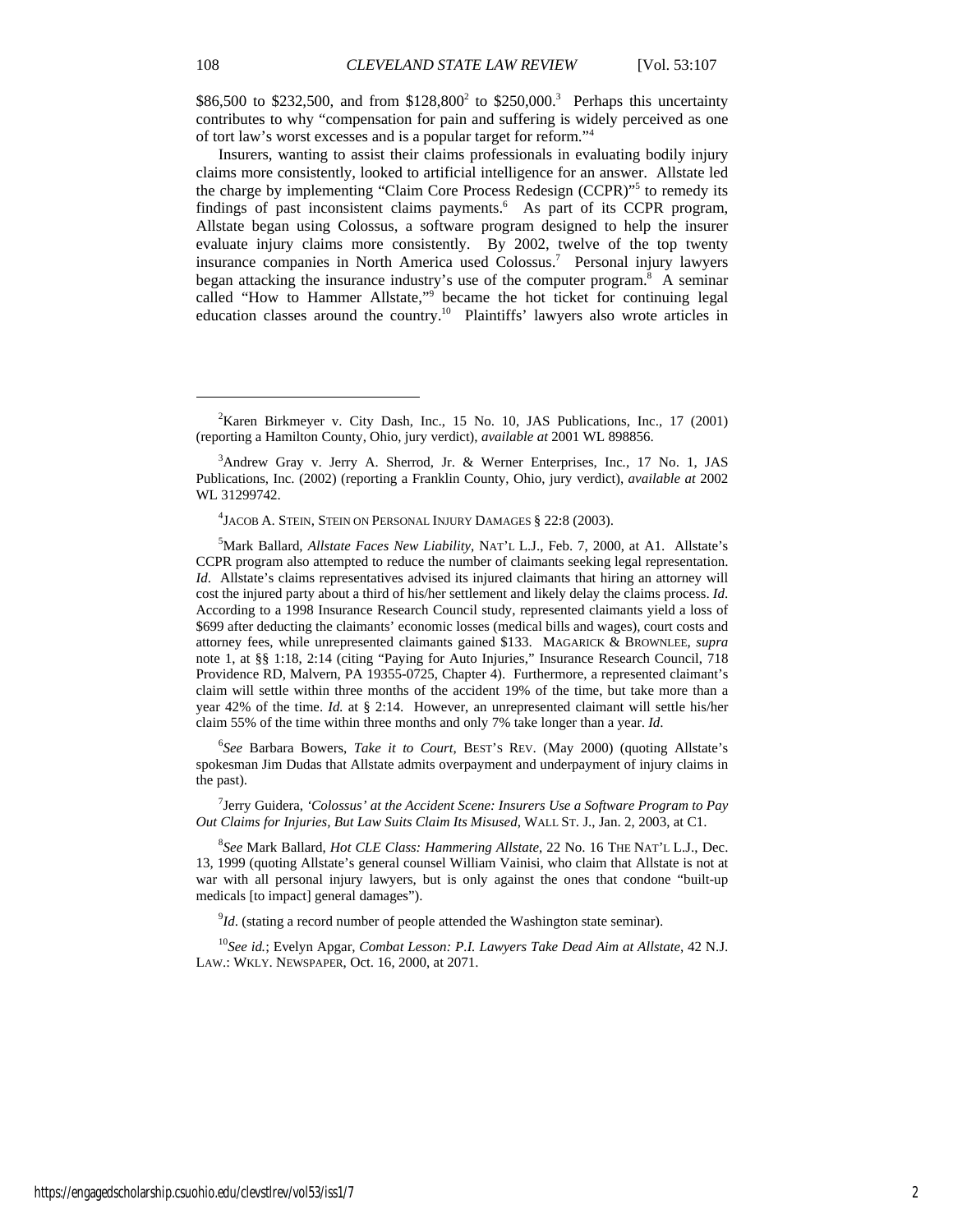magazines and newspapers expressing concerns of the insurance industry's use of Colossus.<sup>11</sup>

The plaintiff's bar began filing lawsuits on behalf of its injured clients in various states indirectly attacking the insurance companies' use of Colossus through claims of failure to negotiate in good faith, bad faith claims handling, misrepresentation, and negligent infliction of emotional distress.<sup>12</sup> A class action lawsuit filed in New Mexico alleges "breach of contract, misrepresentation, violations of the covenants of good faith and fair dealings, [and] bad faith" through the insurer's use of Colossus.13 And as recent as February 2004, a group of California property and casualty policyholders filed a class action lawsuit against Farmers Group, Inc. alleging breach of duty of good faith and fair dealing, breach of contract, fraud by concealment, fraud by false promise and unfair business practices through Farmers' use of Colossus.<sup>14</sup>

Because the law of bad faith is the most volatile of the causes of action,<sup>15</sup> this Note will discuss how using Colossus demonstrates good faith claims handling by

<sup>13</sup>Truong v. Allstate Ins. Co., No. CV-99-003474 at 6 (N.M. 2d Jud. Dist. filed Apr. 8, 1999).

<sup>14</sup>*In re* Farmers Colossus Litigation, No. BC289250 (Cal. App. Dep't Super. Ct. filed Feb. 23, 2004).

<sup>11</sup>*See* Rodney F. Pillsbury, *Dear Colossus*, TRIAL, Feb. 1, 2001, *available at* 2001 WL 12692417 (publishing a demand letter that Mr. Pillsbury addressed to Colossus instead of the claims professional); Ritchenya A. Shepherd, *Jury Returns Verdict Six Times As Large As Allstate's Settlement Offer: Insurance Co. Used Computer to Figure Settlement Amount*, No. 62 LEGAL INTELLIGENCER, Mar. 31, 1998, at 3; Jeffrey A. Block, *Colossus Mess*, 215 N.Y.L.J. 2, 2 (1996) (letter to the editor).

<sup>12</sup>Kosierowski v. Allstate Ins. Co., 51 F. Supp. 2d 583, 594 (E.D. Pa. 1999) *aff'd*, 234 F.3d 1265 (3d. Cir. 2000) (applying Pennsylvania law, plaintiff alleged Allstate acted in bad faith when Allstate used Colossus to evaluate plaintiff's underinsured motorist claim); Shekhter v. Financial Indem. Co., 89 Cal. App. 4<sup>th</sup> 141, 148 (2001) (claiming Colossus is "an illegal set of claim criteria"); Benyo v. Allstate Ins. Co., No. SCV 37386, 1998 EXTRA LEXIS 82, at \*6, 11-12, 18, 21 (Cal. App. Dep't Super. Ct. 1998) (granting Allstate's summary judgment motion nullifying plaintiff's claims of bad faith claims handling, breach of contract and negligent infliction of emotional distress due to Allstate's claims handling which included the use of Colossus to evaluate the plaintiff's underinsured motorist claim); Hovet v. Lujan, 66 P.3d 980, 982 (N.M. Ct. App. 2003) (discussing Amicus brief by New Mexico Trial Lawyers Association that claims Allstate's use of Colossus "evaluates claims 'without any real regard for the individual characteristics of any particular claim or claimant'"); Penberthy v. Caprett, No. 77416, 2001 Ohio App. LEXIS 247, at \*12, 13 (Ohio Ct. App. 2001) (alleging Colossus did not completely and fairly evaluate Plaintiff's psychological injury claim).

<sup>15</sup>Mark Gergen, *Symposium on the Law of Bad Faith in Contract and Insurance: The Availability of Tort Remedies for Breach of Contract: A Cautionary Tale about Contractual Good Faith in Texas*, 72 TEX. L. REV. 1235, 1236 (1994) ("The huge stakes in bad faith cases and its flimsy doctrinal garb make this a particularly volatile area of the law."). Because the standard for bad faith actions changes so frequently, any plaintiff interested in pursuing an insurer should consult Stephen Ashley's treatise BAD FAITH ACTIONS, at note 62, *infra*, for the latest decisions in each jurisdiction.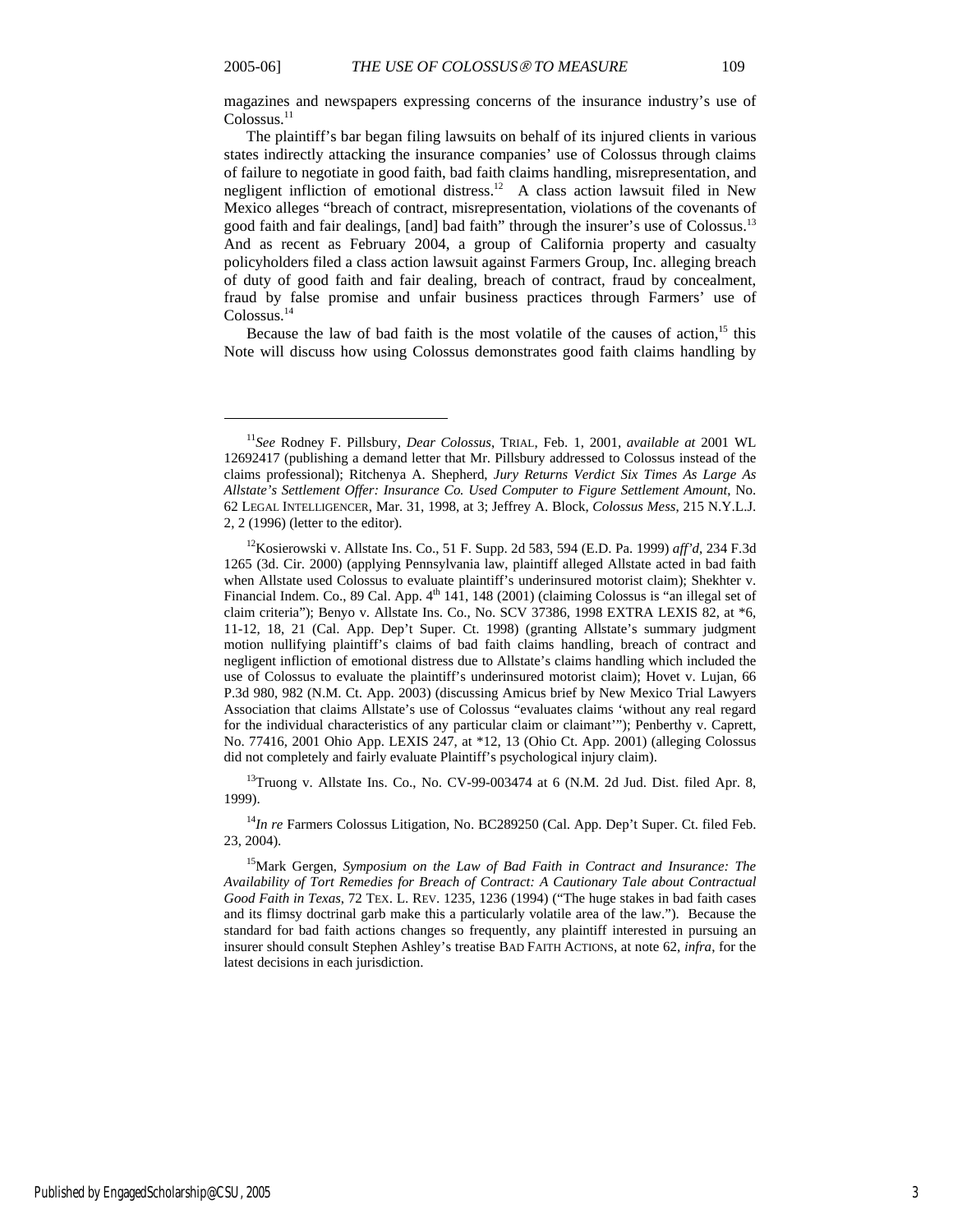insurance companies.16 Initially, this Note will discuss how Colossus works so readers have an understanding of the product. Following the Colossus section, the Note will discuss the history of bad faith. Finally, this Note will analyze how Colossus assists insurers in meeting the different good faith standards across the nation.

#### II. WHAT IS COLOSSUS?

In simplest terms, an insurer uses Colossus to assist its claims professionals in placing a dollar value on personal injury claims. When Allstate began using the system, the public knew very little about how it worked.<sup>17</sup> Personal injury lawyers did not like the secrecy.<sup>18</sup> Insurers must keep the intellectual property information confidential due to non-disclosure agreements with Computer Sciences Corporation ("CSC"), proprietary owner of Colossus.19 Instead of considering CSC's monetary investment and intellectual property rights, plaintiffs' attorneys assumed that the insurers' secrecy indicated foul play.<sup>20</sup> Personal injury lawyers launched a campaign to acquire knowledge about the computer program.<sup>21</sup> Through litigation, personal injury lawyers began using discovery to obtain information about Colossus.<sup>22</sup> When an attorney would obtain information about the system, he would share it with others.23 Today, there are dozens of articles in law journals and on the Internet

<sup>19</sup>*See* William F. Merlin, Jr. & Mary E. Kestenbaum, *Colossus: Taking on a Giant*, TRIAL, Sept., 2000, at 6.

21Ballard, *supra* note 5.

<sup>&</sup>lt;sup>16</sup>Other expert systems like ICE and ISO Claims Outcome Advisor do exist. Whitney, *supra* note 1, at 131. Colossus, however, is the most widely known. Roselyn Bonanti & David Ratcliff, *Colossus: What it is and How Insurance Firms Misuse it*, FORUM, July/Aug. 2001, at 10 [hereinafter *Colossus*]. Therefore, the Colossus system will be the focus of this paper.

<sup>17</sup>*See* Sylvia Hsieh, *PI Lawyers Find New Ways to Beat 'Colossus*,' LAW. WKLY USA, Sept. 15, 2003.

<sup>18</sup>*See* Christine A. Bremer & Lance Trollop, *Colossus*, WIS. ACAD. OF TRIAL LAW., Jan. 2002, at 13; Bonanti & Ratcliff, *Colossus*, *supra* note 16, at 10.

<sup>20</sup>Joe Frey, *Allstate Under Colossal Pressure From Trial Bar*, 26 CONN. L. TRIB, Aug. 14, 2000, at 1; Joe Frey, *Putting a Price on Auto Injuries: How Software Called Colossus Evaluates Claimant's Pain*, 26 CONN. L. TRIB., Aug. 14, 2000, *available at* http://info.insure.com/auto/collision/colossus.html [hereinafter *Putting a Price on Auto Injuries*].

<sup>22</sup>Hsieh, *supra* note 17; *see also* Ralph Buss, *Tall Stories, Lies and Other Biker Bull*, NATL. COALITION OF MOTORCYCLISTS & AID TO INJURED MOTORCYCLISTS, Apr. 10, 2003, at 27, *available at* http://www.bikernews.com/StoriesP27.htm (stating that the A.I.M. attorney network shares information); Debbie Lynn Elias, *Trial Resources*, TRIAL EXCELLENCE, Oct. 2001, at 10-11 (sharing web sites that will provide information about Colossus).

<sup>23</sup>*See* Merlin & Kestenbaum, *supra* note 19 (stating a Colossus manual is "available through ATLA's [American Trial Lawyer's Association] Bad Faith Litigation Group" and citing two cases where information about Colossus has been discovered).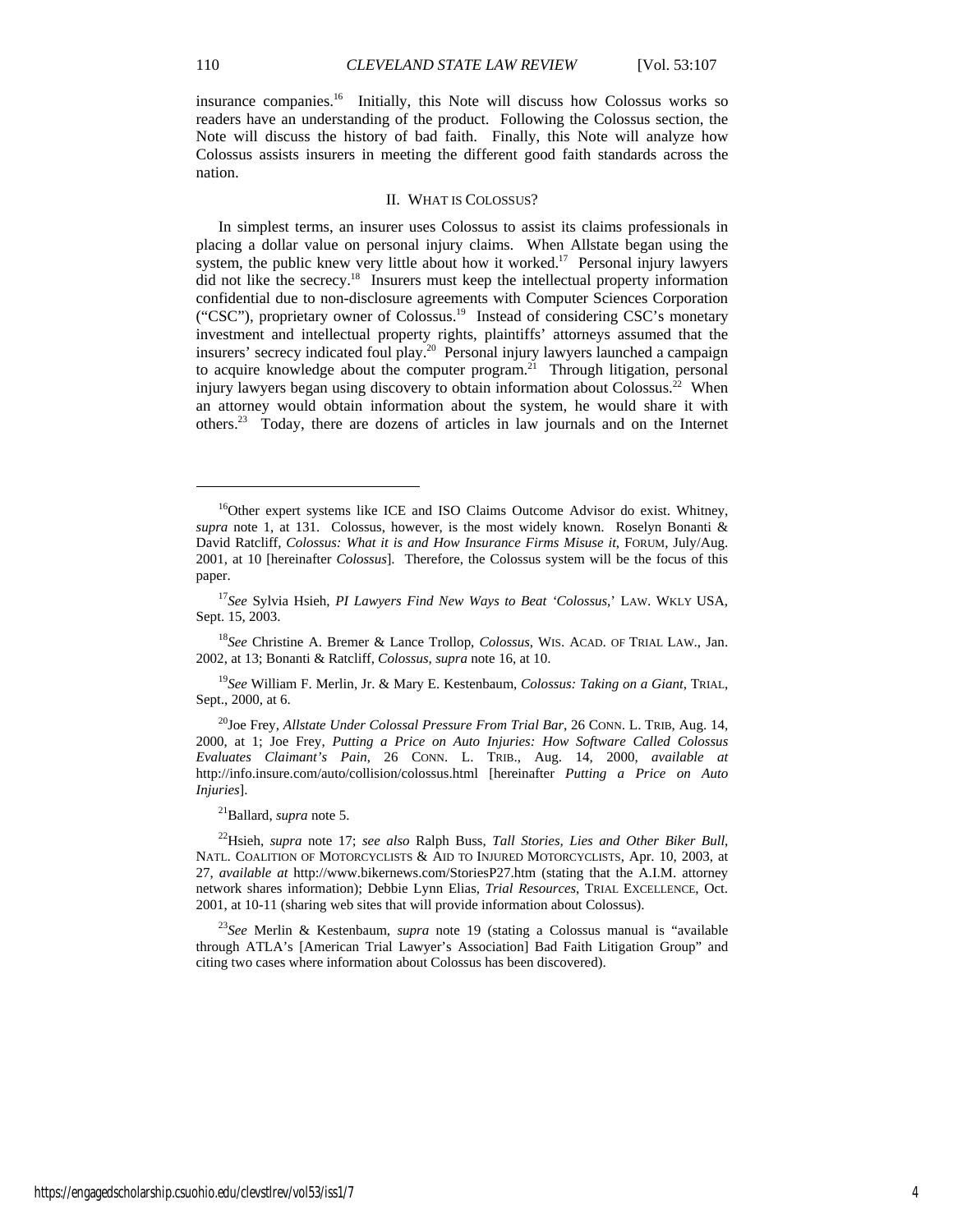regarding Colossus. However, few of them are accurate. Therefore, this section will summarize the actual facts of the system.<sup>24</sup>

An Australian company developed the software program in the late eighties.<sup>25</sup> The Continuum Company purchased the program and CSC acquired the Continuum Company in 1996 bringing Colossus to  $\overline{\text{CSC}}^{26}$  Many people believe Colossus was the first expert system to evaluate personal injury claims, but it was not.<sup>27</sup> As early as 1983, ComLaw marketed a software package called P.I. Damages to attorneys.<sup>28</sup> The system "permit[ted] an attorney to perform a sophisticated evaluation of personal injury and wrongful death claims . . . . Using a series of questions, P. I. Damages enable[d]" an attorney to determine the potential settlement value of a claim.29 Colossus works in the same basic way by asking a claims professional "a series of interactive questions."<sup>30</sup> These questions simulate the human thought process to assist a claims professional in determining the value of a personal injury claim.31 Long before the information can be entered by the claims professional, the insurance company must lay the foundation to obtain values from Colossus.

Once an insurer decides to license Colossus, it has quite a bit of work to do to implement the system. Different insurance companies have different settlement philosophies.32 Consequently, Colossus does not determine the value of an injury without using an insurer's data.<sup>33</sup> While each company sets up the system differently, generally a company will conduct roundtables to "assess the claim value factors" in an injury claim.34 The insurance company's most skilled and experienced casualty claims professionals come together to "evaluate hypothetical injury claims."35 Next, the insurance company may conduct a closed claims study to

<sup>28</sup>*Id.*

l

<sup>29</sup>*Id.*

30Mike Conroy & Steve Barney, *Case Evaluation Tools in the Claims Handling Process* (Nov. 21, 2002), (on file with author).

<sup>31</sup>LIABILITY CLAIM PRACTICES 8.31 (James R. Jones ed., Insurance Institute of America 2003) (2001) [hereinafter Jones].

32Darroch, *supra* note 1.

33Frey, *Putting a Price on Auto Injuries*, *supra* note 20.

34Jones, *supra* note 31, at 8.31-32.

<sup>35</sup>*Id*.

 $24$ In determining which facts to use, this author used articles written by insurance industry sources since the insurers know how Colossus works. From the plaintiff's side, this author used articles written by William F. Merlin, Jr., who specializes in bad faith litigation and has given presentations about how Colossus works. William F. Merlin, Jr., Presentation at the Ninth National Forum on Litigating Bad Faith and Punitive Damages (Apr. 28, 2003).

<sup>25</sup>Tony Attrino, *Software Helps Bolster Claims Assessment*, NATL. UNDERWRITER – PROP. & CASUALTY, May 4, 1998, at 14.

<sup>26</sup>Press Release, CSC, *CSC, Continuum Set Shareholders Meetings to Approve Merge* (June 6, 1996), *available at* http://www.csc.com/newsandevents/news/1281.shtml.

<sup>27</sup>*See Legal Economics*, 9 A.B.A. 58, 58 (1983).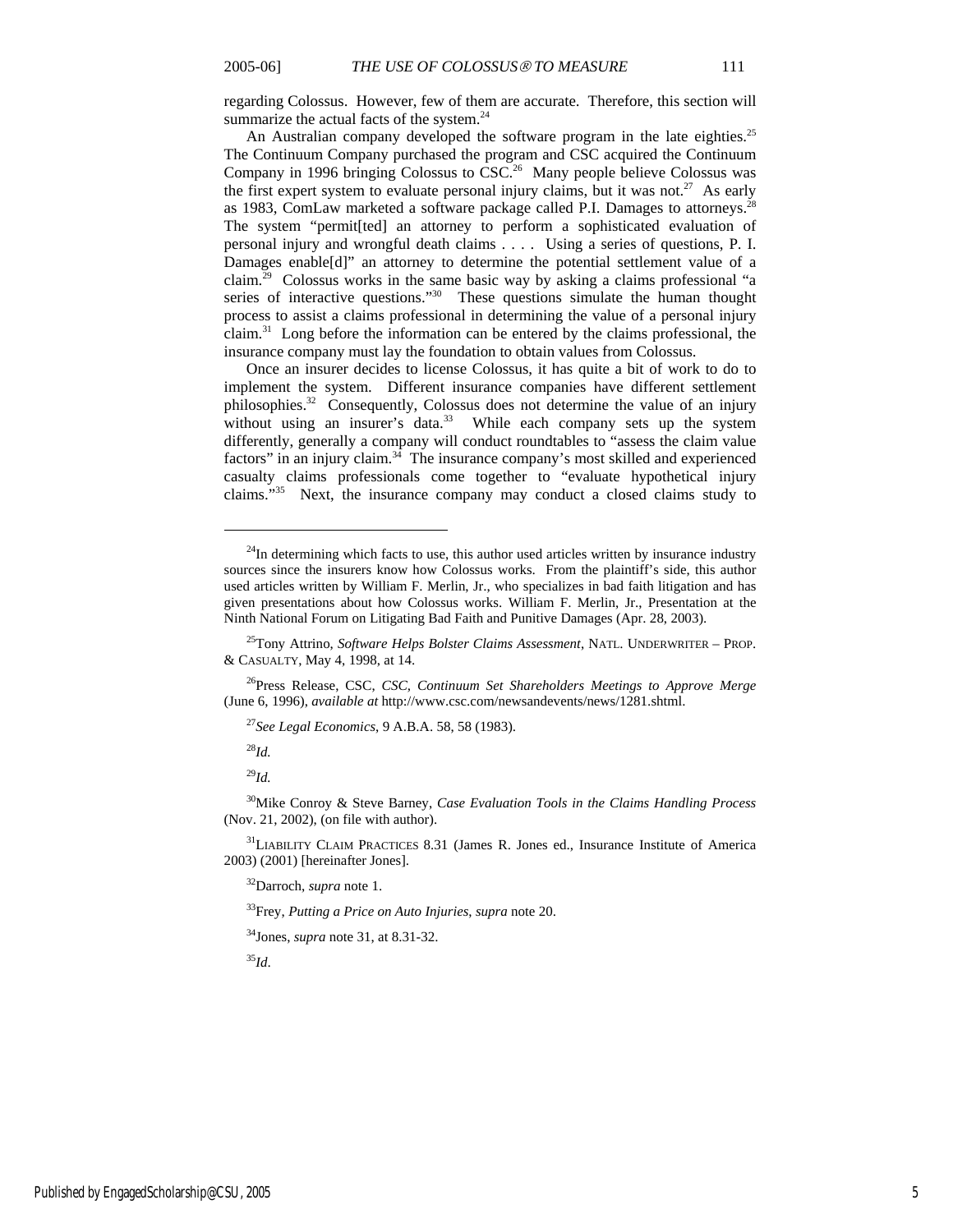compare the baseline values determined by the roundtables to its claims practice history.<sup>36</sup> The insurer uses both the closed claim study and the roundtables to assign monetary values to injury severity.<sup>37</sup>

After CSC enters the insurer's data, the claims professional can evaluate an injury. The claims professional first begins the evaluation by entering claim data, such as the insured's name, claimant's name and age and the venue.<sup>38</sup> Next, the claims professional enters all diagnosed and accident related injuries.<sup>39</sup> Once the claims professional enters the correct injuries into the system, Colossus guides the claims professional through a series of questions regarding the treatment, prognosis, pre-existing conditions, and symptoms of the injury.<sup>40</sup> Colossus has over 10,000 rules determining what questions the system will ask the user based on the prior entries by the claims professional.<sup>41</sup> The program uses the type and length of treatment along with the documented subjective complaints to assess the injury.<sup>42</sup> Colossus will also ask the claims professional if the injured party had difficulty doing certain activities during his/her recovery period.<sup>43</sup> The claims professional can also enter information regarding a claimant's inability to continue certain hobbies in his/her life.<sup>44</sup> Colossus then assigns severity points based on the totality of the entries submitted by the claims professional.<sup>45</sup> Colossus, using the insurer's information regarding the value of injuries, then recommends a value for the injury claim.46 The claims professional then uses this information as a guide in determining the settlement value of the injury claim.<sup>47</sup>

<sup>40</sup>*See Colossus – Knowledge is the Key*, RECOVERY AND RESOLUTION (Graham Lundberg & Peschel) Feb./Mar. 2003, *available at* www.glpattorneys.com/GLPnsltrFebMar2003.pdf [hereinafter *Colossus - Knowledge is the Key*].

<sup>42</sup>*See* Merlin & Kestenbaum, *supra* note 19.

<sup>43</sup>*Colossus—Knowledge is the Key*, *supra* note 40.

44Videotape: Secrets to Increasing Colossus Settlements (Litigation One Publishing 2003) (available through www.litigationone.com/Publications.htm 1) (supplying personal injury attorneys with a sample "New Client Letter" to advise injured parties to document any limitations in participating in activities due to injuries suffered from the accident).

45Jones, *supra* note 31, at 8.32.

46While Colossus can evaluate over six hundred traumatic injuries, some injuries cannot be evaluated by the system. Conroy & Barney, *supra* note 30. These injuries include Post Traumatic Stress Disorder ("PTSD"), traumatic dental injuries, scarring, fatalities, and severe head injuries with cognitive defects. Penberthy v. Caprett, No. 77416, 2001 Ohio App. LEXIS

<sup>36</sup>Frey, *See Putting a Price on Auto Injuries*, *supra* note 20. Critics of Colossus attack the lack of jury verdicts in the evaluation system. Merlin & Kestenbaum, *supra* note 19. However, Allstate states that it considered jury verdicts when determining the base values. Guidera, *supra* note 7. By using the closed claims study, the insurer would likely have some data from those closed claims that involved jury verdicts.

<sup>37</sup>*See* Jones, *supra* note 31; Frey, *Putting a Price on Auto Injuries*, *supra* note 20.

<sup>38</sup>William F. Merlin, *Colossus: What We Know Today* (2000) (unpublished article) (on file with author).

<sup>39</sup>*Id*.; *see also* Merlin & Kestenbaum, *supra* note 19.

<sup>41</sup>Conroy & Barney, *supra* note 30.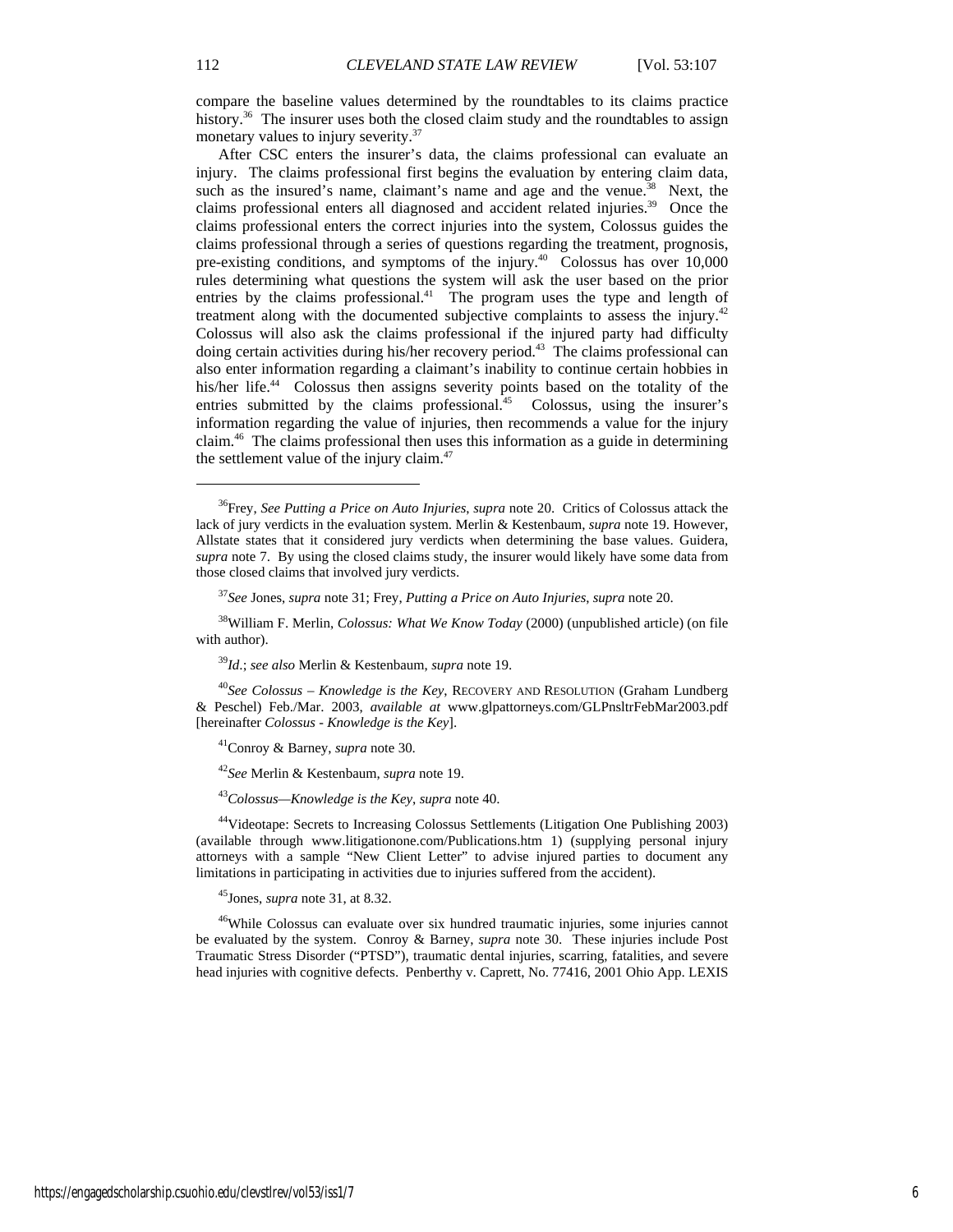l

Furthermore, Colossus has more to offer than just the recommended settlement value. The system offers a reference system and links to Internet sites.<sup>48</sup> The reference system allows a claims professional to look up medical terms, average treatment periods for an injury, types of complications associated with certain injuries, and other medical information.<sup>49</sup> Colossus allows the user to access the Internet while entering a consultation. $50$  An insurer can access websites such as "medicine.net," which explains medications, or "myhealthscore.com," which defines treatment codes provided on billing statements while evaluating an injury. The reference system and websites available in Colossus enable the claims professional to analyze medical information completely through information technology.<sup>51</sup>

Colossus also assists claims managers and supervisors by tracking the settlement and injury data.<sup>52</sup> This information can be helpful in evaluating the proper settlement value for injury claims and areas for training the claims professionals.<sup>53</sup> While courts sometimes frown upon insurers tracking claim payments,<sup>54</sup> the information assists insurers in identifying new trends.<sup>55</sup> For example, claims that continuously settle higher than the recommended value provided by Colossus may show that the value the insurer placed on that type of injury needs to be increased.<sup>56</sup> Furthermore, Colossus can track injury diagnoses, which enables the insurer to notice trends in the injuries being claimed.<sup>57</sup> For example, if the insurer notes a rise in temporamandibular joint syndrome ("TMJ") claims, the insurer can request training for its employees in this area.<sup>58</sup> All the information available through Colossus

<sup>48</sup>*See* Jones, *supra* note 31, at 8.32; Matt Damsker, *ASAP*, RISK & INS., Jan. 1, 2002.

<sup>49</sup>*See* Jones, *supra* note 31, at 8.32-33.

<sup>50</sup>*See* Damsker, *supra* note 48.

<sup>51</sup>*See id*.; Jones, *supra* note 31, at 8.32-33.

52Conroy & Barney, *supra* note 30.

53MAGARICK & BROWNLEE, *supra* note 1, at § 16.26.

<sup>54</sup>*See* State Farm Mut. Auto. Ins. Co. v. Weiford, 831 P.2d 1264, 1267-68 (Alaska 1992) (finding the insurer's tracking of settlement data was a factor in determining the insurer put its interests above the insured's but not the sole issue).

55MAGARICK & BROWNLEE, *supra* note 1, at § 16.26; *see also* Conroy & Barney, *supra*  note 30.

<sup>56</sup>Colossus has a tuning system, which allows an insurer to update the values. Whitney, *supra* note 1.

57Damsker, *supra* note 48.

58Some attorneys have expressed concern about Colossus' ability to track attorney information. *See* Bremer & Trollop, *supra* note 18, at 13. Many sources that explain how to evaluate claims using traditional methods recommend considering the abilities of plaintiff's counsel. Jones, *supra* note 31, at 8.27; *see also* Voland v. Farmers Ins. Co., 943 P.2d 808, 813

<sup>247,</sup> at \*12 (Ohio Ct. App. 2001); *see also* Frey, *Putting a Price on Auto Injuries*, *supra* note 20.

<sup>47</sup>Gary Mogel, *Claims Software Cited in Bad Faith Suit,* NATL. UNDERWRITER – PROP. & CASUALTY, May 26, 2003 ("The Colossus tool is intended to support the human decisionmaking process, not to replace the claim representative's experience or judgment.").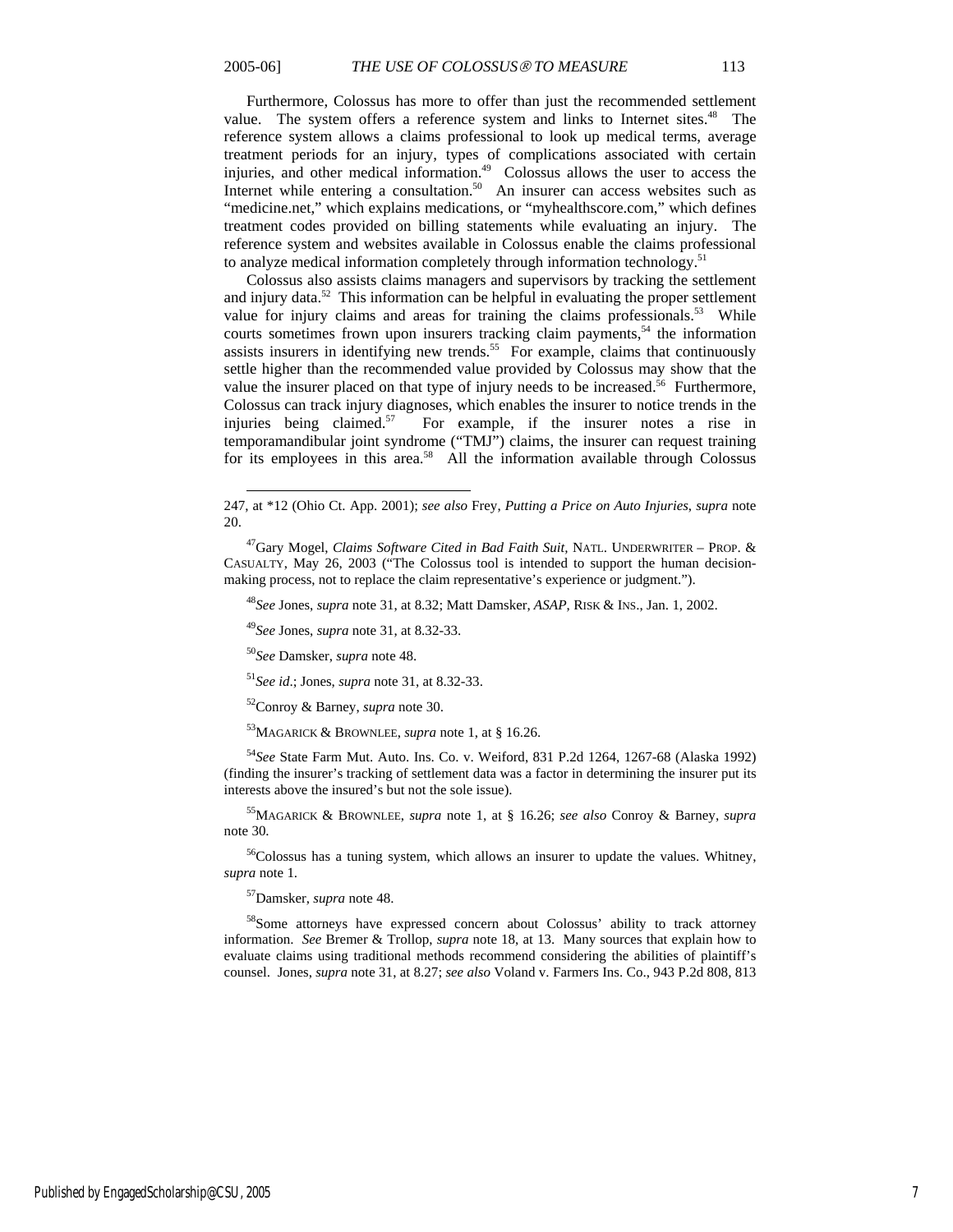assists the claims professional in determining the proper value for personal injury claims.

#### III. COLOSSUS AND GOOD FAITH CLAIMS HANDLING

Congress passed the McCarran-Ferguson Act in 1945 giving each state the power to regulate its insurance industry.59 Therefore, insurance law, including causes of action for bad faith, significantly differs in each state. A brief history of how bad faith originated should be reviewed to demonstrate why Colossus assists insurers in avoiding bad faith conduct.

#### *A. History of Bad Faith Causes of Action*

The insurance industry had noble beginnings. "It was the presence of insurance that allowed merchants to take the risks of commerce, by land and sea, in the millennias when only frail sailing ships or horse-drawn carts were available."<sup>60</sup> Today, insurance allows "pharmaceutical companies to create new wonder-drugs, telecommunication companies to risk the launching of multi-million dollar satellites, [and] state and local governments to build bridges and tunnels."<sup>61</sup> However, many perople have a negative attitude regarding insurance and an overall lack of trust in insurance adjusters.<sup>62</sup> While phone book, billboard and television advertisements by the plaintiffs' bar may generate an attitude of distrust by the public, $63$  insurance companies share the blame.

Insurers in the late 1800s began abusing their bargaining power by forcing third parties to trial to recover damages. Insurers knew the policy limits limited the insurers' monetary damages, leaving the insured to pay for any amount a jury might award in excess of the policy limits.<sup>64</sup> Therefore, insurers had little incentive to settle.<sup>65</sup> For example, in *Rumford Falls Paper Co. v. Fidelity & Casualty Co.*,<sup>66</sup> the plaintiff had policy limits with the insurer for  $$1,500<sup>67</sup>$  The injured third party

5915 U.S.C. § 1011 (1945).

60MAGARICK & BROWNLEE, *supra* note 1, at § 1:18.

<sup>61</sup>*Id.*

l

<sup>62</sup>See id. The distrust of insurance companies, in general, may also explain why courts are willing to accept the tort of bad faith in insurance cases. With the exception of employment cases, insurance companies are the only ones punished by bad faith actions even "though the rationale that justifies extension of the cause of action . . . applies to ordinary commercial contract cases." STEPHEN S. ASHLEY, BAD FAITH ACTIONS – LIABILITY AND DAMAGES, § 11:3 (2d ed. 1997).

<sup>63</sup>*See* MAGARICK & BROWNLEE, *supra* note 1, at § 1:18.

<sup>64</sup>*See* Rawlings v. Apodaca, 726 P.2d 565, 571 (Ariz. 1986).

 $^{65}$ Acquista v. New York Life Ins. Co., 285 A.D.2d 73, 79 (N.Y. 2001) (stating that limiting the insurer's liability to the policy limits fails to adequately compensate the insured).

6643 A. 503 (Me. 1899).

<sup>67</sup>*Id.*

n.3 (Ariz. 1997) (stating that the "reputation and effectiveness of counsel" is a factor to be used in evaluating a personal injury claim). However, attorney information has not been confirmed as having anything more than tracking purposes in Colossus.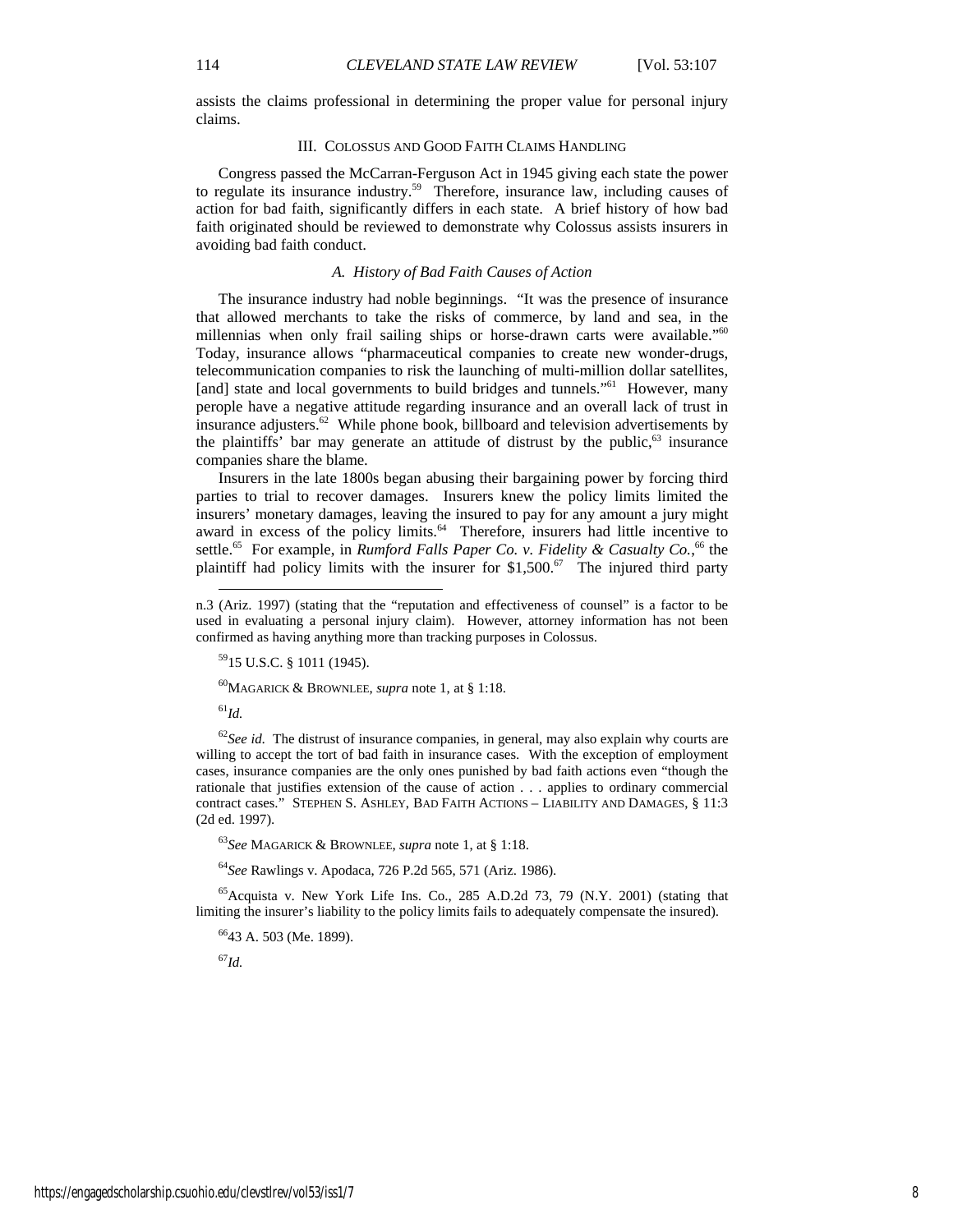offered to settle his claim for \$1,000 before trial, but defendant refused exposing the plaintiff to liability for an excess judgment.<sup>68</sup> The trial court awarded \$1,000 over the liability limit, which plaintiff had to pay.<sup>69</sup> Plaintiff claimed that the defendant breached the contract and owed the full judgment,<sup>70</sup> but the Maine Supreme Court determined that the policy language clearly stated the insurer owed only the amount of its liability limits.71 *Rumford* demonstrates "the early attitude of the courts that an insurer commits no breach of the policy when it exercises its power to control the defense and settlement of claims against . . . its insured."72

Because courts did not allow a remedy under a breach of contract cause of action, policyholders began looking to tort causes of action.73 In *Brown & McCabe,*  Stevedores, Inc. v. London Guarantee & Accident Co.,<sup>74</sup> the trial judge sided with the insured.75 After the injured party received a judgment in excess of the policy limits, the insured brought a tort action against the insurer.<sup>76</sup> The trial judge admitted that no case law existed to find for the insured, but ruled in his favor because the insurance company failed to "[litigate] in good faith."77 After *Brown & McCabe*, policyholders began using the tort of bad faith to obtain a remedy for insurance adjustment abuses.78

While bad faith causes of action originated in third-party policy limits cases, many states expanded the cause of action to include other claims adjustment abuses.79 For example, the Texas Supreme Court held that if an insurer acted unreasonably in denying a first-party claim, the policyholder has a bad faith claim against the insurer.<sup>80</sup> The Ohio Supreme Court determined that the insurer's

 $\overline{a}$ 

<sup>71</sup>*Id*. at 506 (claiming that the insurer owed the full damages since the contract stated the insurer would defend the insured "at its own cost." The court stated the policy limits clearly limited the liability payment by the insurer to \$1500 and "its cost" meant the expenses incurred in defending the case).

<sup>72</sup>ASHLEY, *supra* note 62, at § 2:02.

<sup>73</sup>*See* G. A. Stowers Furniture Co. v. Am. Indem. Co., 15 S.W.2d 544, 546-47 (Tex. 1929).

74232 F. 298 (D. Or. 1915).

<sup>75</sup>*Id*. at 299.

<sup>76</sup>*Id.*

<sup>77</sup>*Id*.

78ASHLEY, *supra* note 62, at § 2:03.

 $^{79}$ Lyons v. Millers Cas. Ins. Co., 866 S.W.2d 597, 600 (Tex. 1993) (stating that an insurer is liable to an insured for damages resulting from an unreasonable denial of a claim); Tank v. State Farm Fire & Cas. Co., 715 P.2d 1133, 1137-38 (stating that an insurer must thoroughly investigate the insured's claim and provide an adequate defense for the claim even if defending under a reservation of rights due to questionable coverage); *see also Penberthy*, 2001 Ohio App. LEXIS 247, at \*8-10,13-14 (holding that an insurer may owe pre-judgment interest if it fails to negotiate a settlement in good faith).

<sup>80</sup>*Lyons*, 866 S.W.2d at 601.

<sup>68</sup>*Id*. at 504.

<sup>69</sup>*Id*. at 505.

<sup>70</sup>*Id*.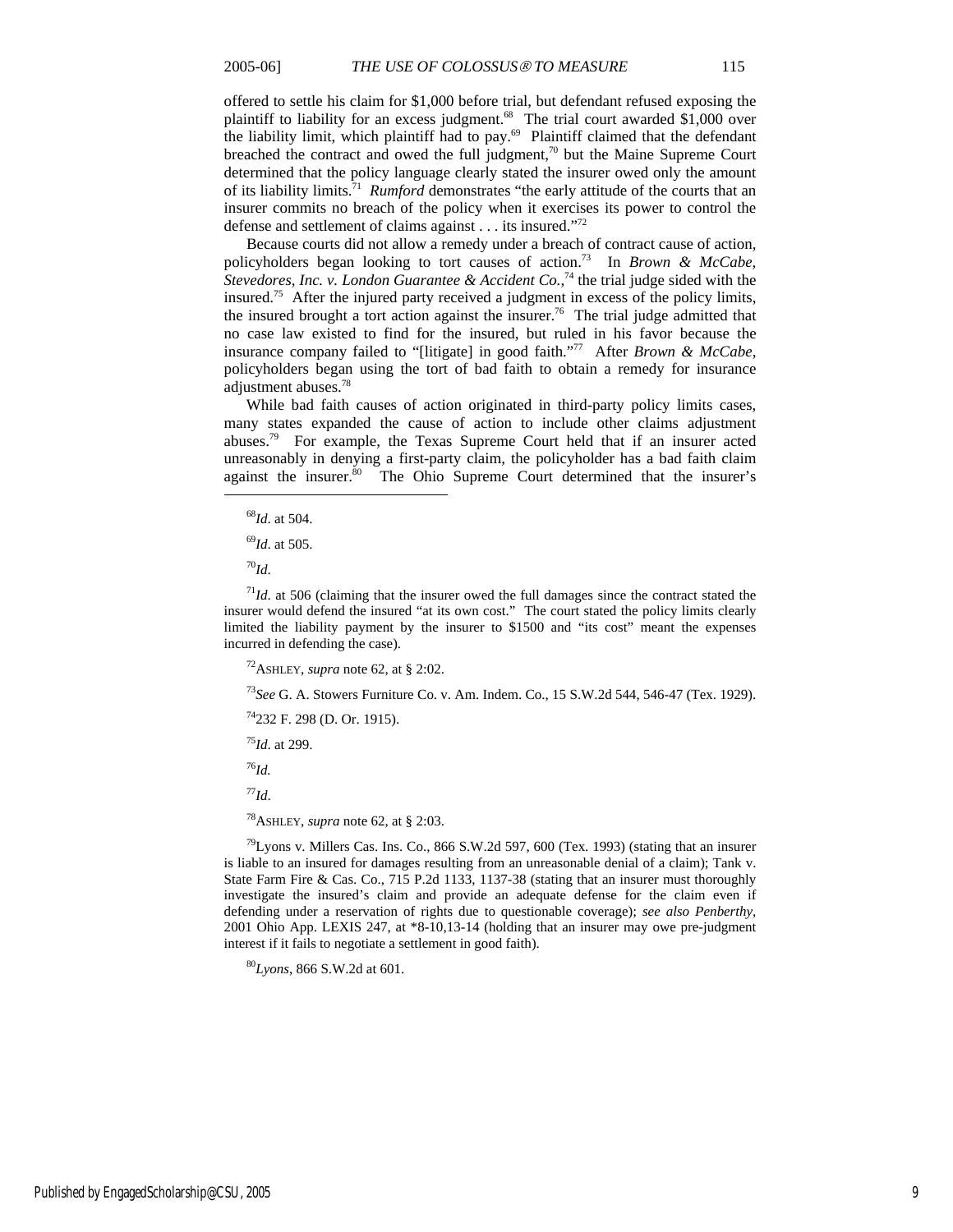inadequate investigation of a fire loss amounted to an actionable bad faith claim.<sup>81</sup> In Alabama, the insurer acts in bad faith if it intentionally fails to "diligently investigate the facts, fairly evaluate the claim, and act promptly and reasonably." $82$  By using Colossus, or other expert systems, insurers properly evaluate and investigate claims to avoid allegations of bad faith by their insureds and claimants.

#### *B. How Using Colossus Demonstrates Good Faith Claims Handling Under Each Jurisdiction's Standards*

In suing an insurer for bad faith, a plaintiff may base a cause of action against the insurer on common law, statute or both, depending on the jurisdiction. If a jurisdiction does not recognize the tort of bad faith,<sup>83</sup> an insured may have a remedy under a breach of contract claim. $84$  If the common law fails to provide a remedy, the legislature may enact statutes to provide the insured a remedy against the insurance company.85

#### 1. Tort of Bad Faith

States that recognize bad faith as a tort will apply one of two basic standards: negligence<sup>86</sup> or bad faith.<sup>87</sup>

#### *a. Negligence Standard*

A minority of jurisdictions apply a negligence standard in determining whether an insurer acted in bad faith.<sup>88</sup> Under this negligence standard, an insurer can be liable to its insured for damages resulting from the insurer's failure to act as an ordinary prudent person would to protect the insured's interest.<sup>89</sup> The courts state that the insurer needs to manage the claim as if the insurer's assets are exposed

<sup>84</sup>*See* Beck v. Farmers Ins. Exch., 701 P.2d 795, 799 (Utah 1985).

 $85$ Jung v. Nationwide Mut. Fire Ins. Co., 949 F. Supp. 353, 360 (E.D. Pa. 1997). Both the injured party and the insurance company must determine the applicable standard for bad faith actions in the jurisdiction. This knowledge helps each party to evaluate their strategy for legal action and also to determine the applicable statute of limitations. A tort action of bad faith may have a statute of limitations of two years. Christiansen v. First Ins. Co. of Hawaii, Ltd., 967 P.2d 639, 647 (Haw. 1998). A bad faith action based on contract law may have the limitation imposed by the terms of the policy. Stahl v. Preston Mut. Ins. Ass'n, 517 N.W.2d 201, 202 (determining the one year limitation stated in the policy applied to the policyholder's claim for bad faith). The court may impose the statute of limitations noted in the applicable statute. Schwartz v. Travelers Indem. Co., 740 N.E.2d 1039, 1044 (determining the Massachusetts legislature intended a four year statute of limitations for the claim of bad faith).

<sup>86</sup>*Lyons*, 866 S.W.2d at 601.

 ${}^{87}$ Danner v. Auto-Owners Ins., 629 N.W.2d 159, 162 (Wis. 2001).

88ASHLEY, *supra* note 62, at § 2:04.

<sup>89</sup>*See G. A. Stowers*, 15 S.W.2d at 547.

<sup>81</sup>Zoppo v. Homestead Ins. Co., 644 N.E.2d 397, 400 (Ohio 1994).

<sup>82</sup>LeFevre v. Westberry, 590 So. 2d 154, 161 (Ala. 1991).

<sup>83</sup>*See Zoppo*, 644 N.E.2d at 399.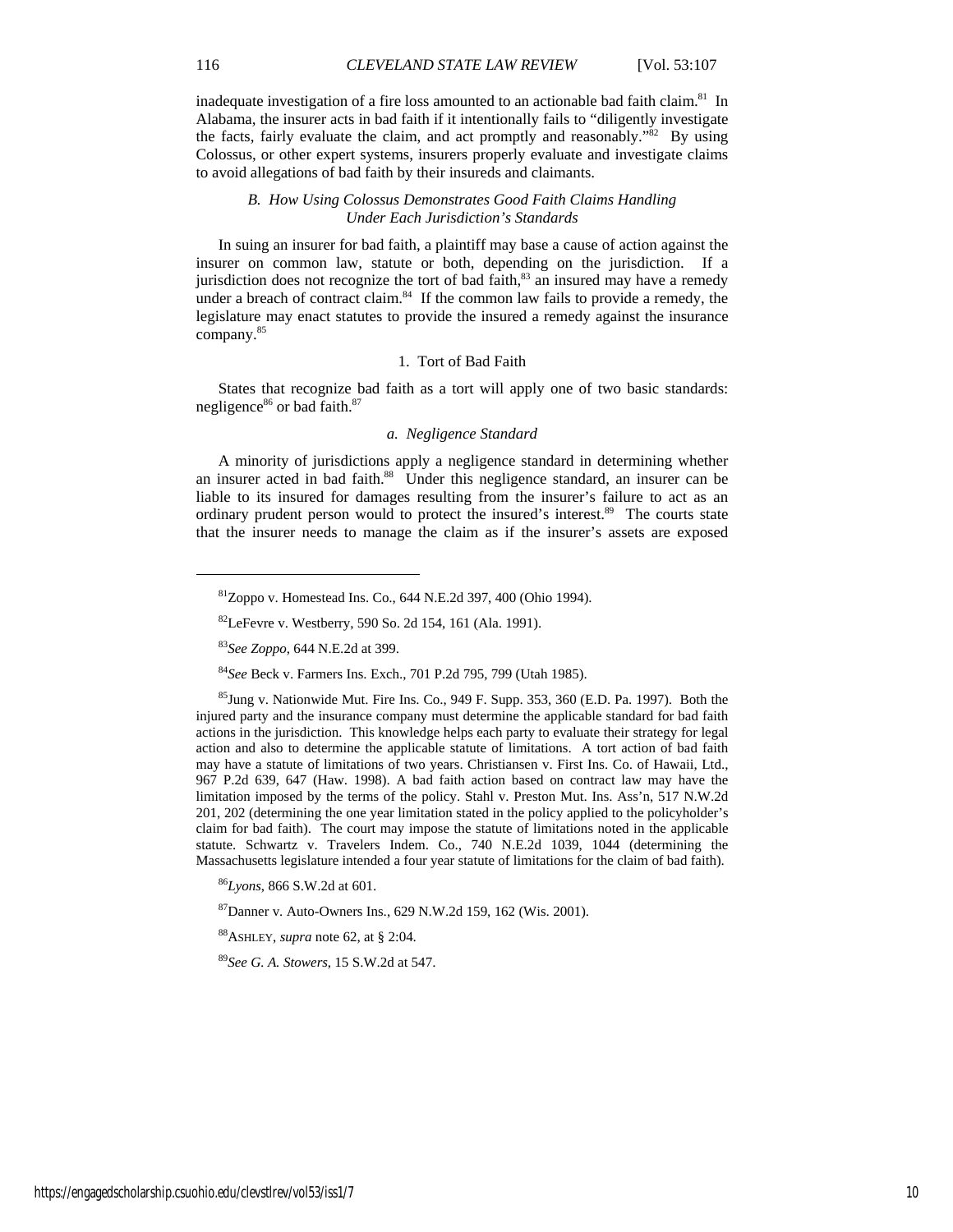instead of the insured's.<sup>90</sup> Courts reason that the insurance company owes a duty of due care to the insured because the insurer contracted with the insured to take complete control of the settlement process for third-party liability claims.<sup>91</sup> Making the insurer liable for negligent decisions by the insurance company protects the insured's assets.92 The negligence standard has not been used for other first-party claims, however.<sup>93</sup> The courts generally require the bad faith standard in proving an insurer failed to adequately investigate or promptly pay a claim when the policyholder is the beneficiary of the claim payment.<sup>94</sup> The insurer no longer has the absolute control of settlement because the policyholder directly plays a role in whether it will accept the settlement or not.<sup>95</sup>

Under Texas law, the courts apply a negligence standard locally known as the *Stowers* doctrine.<sup>96</sup> An insurer acts in bad faith if it does not act with the care and diligence that a reasonable person would use in his/her own management of affairs.<sup>97</sup> In *Stowers*, the third-party claimant offered to settle her case before trial for \$4,000, \$1,000 less than the policy limits provided by defendant American Indemnity to plaintiff Stowers.98 Defendant refused to settle the claim exposing Stowers' assets to an excess verdict. $99$  The judgment exceeded the plaintiff's policy limits and plaintiff satisfied the judgment of \$14,107.15.<sup>100</sup> Plaintiff sought reimbursement for the full amount from American Indemnity.101 Because American Indemnity contracted with Stowers to completely control the defense of the lawsuit by the third party, the Texas Supreme Court determined that American Indemnity owed Stowers a duty to

<sup>94</sup>*See* ASHLEY, BAD FAITH LIABILITY, *supra* note 93, at §§ 3:01-51; *see also* ASHLEY, *supra* note 62, at §§ 2:04-15.

<sup>95</sup>*See* Leal v. Allstate Ins. Co., 17 P.3d 95, 99 (Ariz. Ct. App. 2000) (holding that a third party does not have a direct cause of action against the insurer because the third party has not given up control of the claim to the insurer).

96Sam Hawthorne, Note*, Stowers Doctrine Catch-22 Resolved for Texas Insurers Faced*  with Multiple Claimants and Inadequate Insurance Proceeds: Texas Farmers Ins. Co. v. *Soriano*, 26 TEX. TECH L. REV. 169, 170 (1995).

<sup>97</sup>*Texas Farmers*, 881 S.W.2d at 314; *G. A. Stowers*, 15 S.W.2d at 547.

<sup>98</sup>*G. A. Stowers*, 15 S.W.2d at 545.

<sup>99</sup>*Id.*

 $\overline{a}$ 

<sup>100</sup>*Id.*

<sup>101</sup>*Id*. at 544.

<sup>90</sup>*See* Texas Farmers Ins. Co. v. Soriano, 881 S.W.2d 312, 314 (Tex. 1994).

<sup>91</sup>*See G. A. Stowers*, 15 S.W.2d at 547.

<sup>92</sup>*See* Great Divide Ins. Co. v. Carpenter, 79 P.3d 599, 608-09 (Alaska 2003).

<sup>93</sup>*See* STEPHEN S. ASHLEY, BAD FAITH LIABILITY: A STATE-BY-STATE REVIEW §§ 3:01- 3:51 (Callaghan & Co. 1987) (summarizing the current standard for each state for claims made by third-party beneficiaries and first-party beneficiaries) [hereinafter ASHLEY, BAD FAITH LIABILITY]; *see also* ASHLEY, *supra* note 62, at §§ 2:04-15.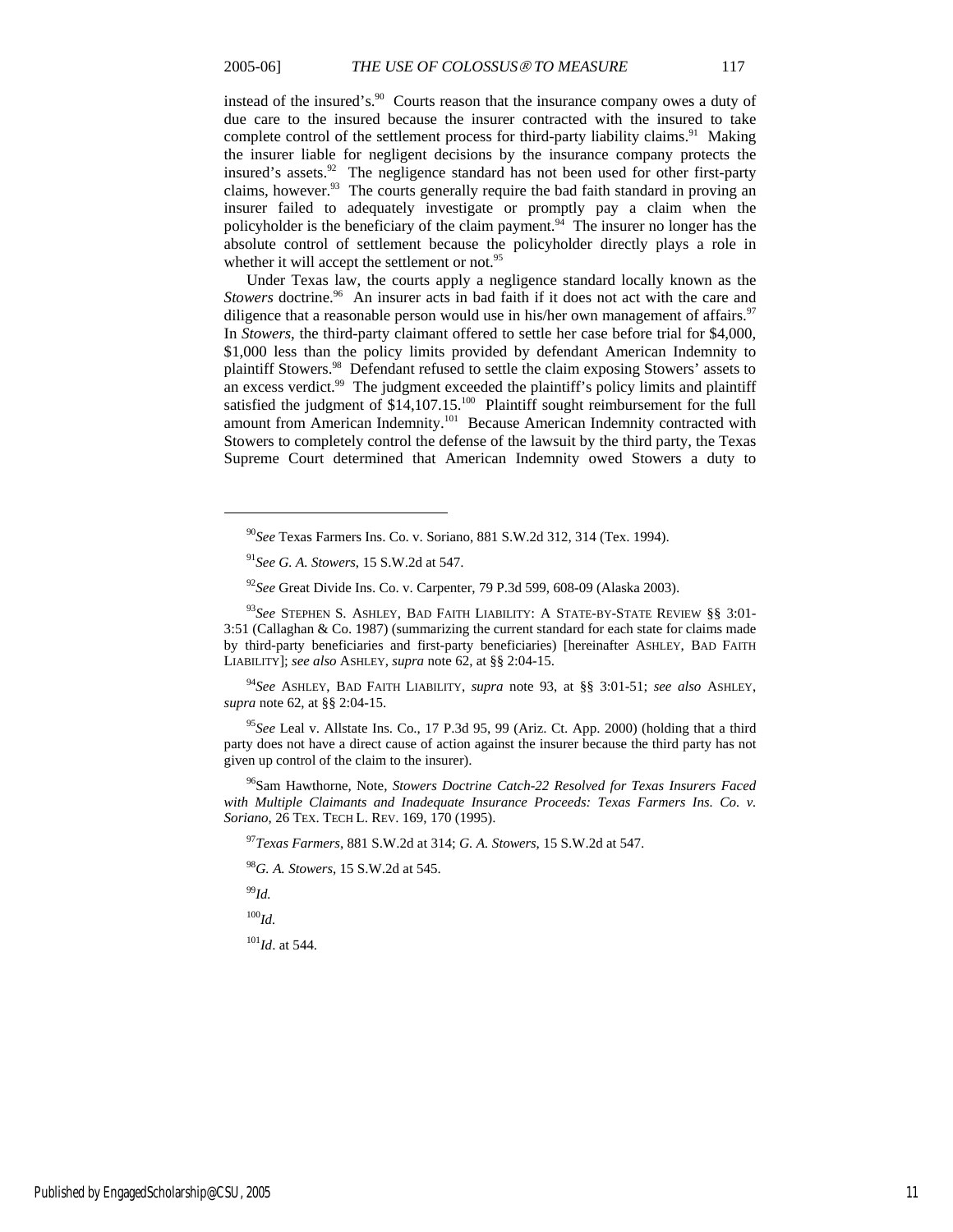exercise due care in defending the insured.<sup>102</sup> In a negligence standard jurisdiction, the insurer must act as a reasonable person would in evaluating the risk of trial.<sup>103</sup>

When an insurer uses Colossus, the insurer carefully and completely evaluates the injury. An insurer must fully appreciate the value of the injury to exercise the due care required by a negligence jurisdiction.<sup>104</sup> The "general damage elements of a personal injury claim . . . are inherently flexible and subject to differing and potentially changing evaluations . . . . [E]valuating personal injury claims … is no more precise or predictable than throwing darts at a board."<sup>105</sup> The insurer, through Colossus, removes some of the guesswork from ascertaining a proper value for the claim. A properly evaluated claim can assist the insurer in determining if the insurer should pay the demand by the injured party or defend its insured. Traditional methods of evaluating a claim include calculating injuries through mathematical formulas, using a per diem calculation and reviewing jury verdicts.

The most commonly known settlement value calculation involves taking the amount of economic losses (wages, medical bills, etc.) and multiplying it by a factor of three, four, or even ten.106 This outdated method of calculating injury value causes unfair and disproportionate settlements. For example, a person who is treated and released from the hospital with a diagnosis of a cervical strain likely will have about the same amount of medical bills as a person who has a diagnosis of a fractured rib. A person with a fractured rib feels pain every time she breathes but will be paid the same amount as a person who experiences pain with only certain activities.<sup>107</sup> Additionally, a person who is paid \$15.00 an hour but loses the same amount of time off work as a person who only makes \$7.50 an hour will get twice as much money in a formula that calculates special damages multiplied by a factor of three. How does the income of a person determine the amount of pain he or she experiences? While this formula provides a firm value for the claimed injury, its value is derived from the arbitrariness of where the injured party sought treatment and how much money she earns. The multiplication factor does not require an insurer to use reasonable care to evaluate the injury.

Another type of calculation used to determine the value of an injury claim is to assess dollar amount for the pain for certain time periods. A per diem calculation measures a person's general damages "in terms of a stated number of dollars for specific periods of time."<sup>108</sup> While this method may be popular among trial attorneys

 $\overline{a}$ 

106MAGARICK & BROWNLEE, *supra* note 1, at §§ 16:11 17:9.

<sup>107</sup>Sally Whitney demonstrates another example of the unfairness of the multiplication factor evaluation. Whitney, *supra* note 1. "[A] person claiming a back injury could have \$5,000 worth of diagnostic tests run only to find that there is no injury and no treatment is needed. Another person with a broken leg could go to the hospital, have the leg casted and receive physical therapy, all of which could total \$5,000. Under the [multiplication . . . factor evaluation], both people would receive the same award for pain and suffering." *Id*.

<sup>108</sup>Beagle v. Vasold, 417 P.2d 673, 676 (Cal. 1966).

<sup>102</sup>*Id*. at 548.

<sup>103</sup>*See Texas Farmers*, 881 S.W.2d at 315.

<sup>104</sup>*G. A. Stowers*, 15 S.W.2d at 545.

<sup>105</sup>*Voland*, 943 P.2d at 812-13.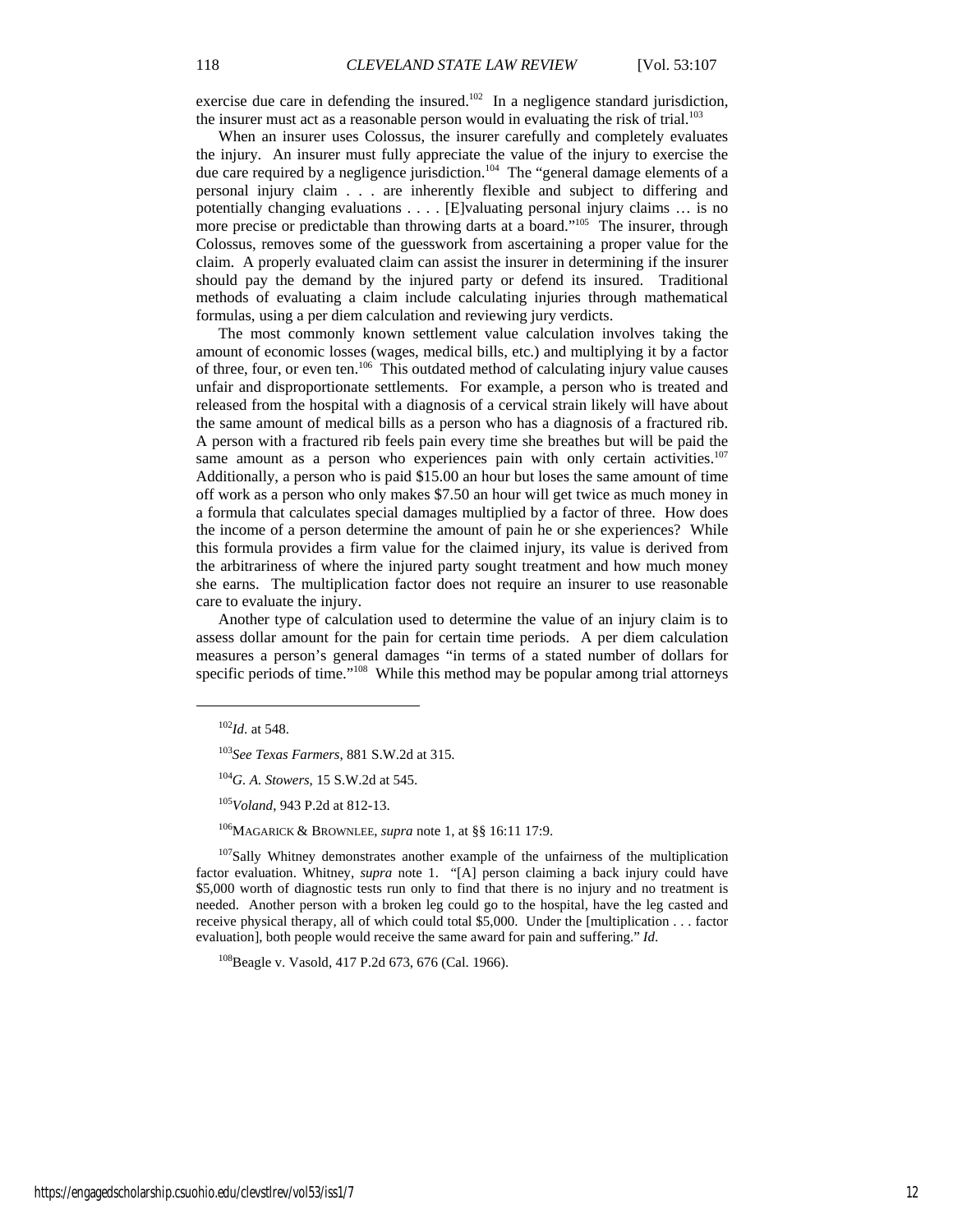during closing arguments,<sup>109</sup> it is not very helpful in determining a proper settlement value. An insurer may find it beneficial to evaluate the claimant's pain and suffering in smaller increments of time.<sup>110</sup> However, the insurer merely could be taking a total lump sum and dividing it up into smaller segments,<sup>111</sup> which is not the purpose of a per diem injury evaluation. Nothing in the per diem argument gives an insurer a guidepost in determining the value of certain injuries. Is \$1.00 a day sufficient for a cervical strain, or should it be \$5.00 a day? This type of arbitrary evaluation should be avoided in order to properly evaluate the insured's risk of an excess verdict against his assets.

The final common method of evaluating injury claims is jury verdict research. Reviewing jury reporters for jury awards on certain injuries can assist the insurer in determining the likely outcome of a claim that goes to trial. However, this method has two basic flaws for evaluating settlement values. First, only a small percentage of claims actually reach a jury verdict.<sup>112</sup> Second, jury verdicts are "neither rational nor predictable" making it difficult to use the verdict research obtained for a particular case.<sup>113</sup> Past jury awards provide the insurer with a worst-case and bestcase scenario, but they fail to provide the average outcome of a case.<sup>114</sup> Therefore, jury verdict research is not efficient in helping the claims professional to determine if the insurer will risk the insured's assets by going to trial.

Unlike the traditional methods, Colossus provides a more solid basis for evaluating the injury. The insurance company sets the value of the claims using its top claims professionals and its closed claim settlement data. This information yields the best indicator for determining the value of a claim as insurers correctly value the claim approximately seventy percent of the time.<sup>115</sup> The claims professional uses the Colossus system to enter injury data and determine how the injury claim has been valued in the past by the insurance company. Using the medical records of each claimant provides a more individual evaluation of the injured party's claim.116 The claims professional then has the confidence to make the decision to settle the claim or move forward to trial to have a jury determine the value of the claim.<sup>117</sup> If the Colossus evaluation demonstrates that the insurance

<sup>111</sup>*See id*. at 679.

 $\overline{a}$ 

112MAGARICK & BROWNLEE, *supra* note 1, at § 17:9; Darroch, *supra* note 1 (stating that plaintiffs often share large jury verdicts but defendants generally do not publicize their victories to keep themselves out of "the crosshairs of a new lawyer").

113Robert I. Rubin, *Remove Guesswork from Calculating Damages in Personal Injury Cases*, DEF. COUNS. J., Jan. 1991, at 16.

<sup>114</sup>*See id*. at 17.

<sup>115</sup>*See Benyo*, 1998 Extra LEXIS 82, at \*12; *see also* Darroch, *supra* note 1 (stating that insurers properly evaluate injury claims ninety percent of the time from his firm's statistical data).

<sup>116</sup>*See* Jones, *supra* note 31, at 8.33.

117Attrino, *supra* note 25.

<sup>109</sup>*See* STEIN, *supra* note 4, at § 22:8.

<sup>110</sup>*See Beagle*, 417 P. 2d at 681.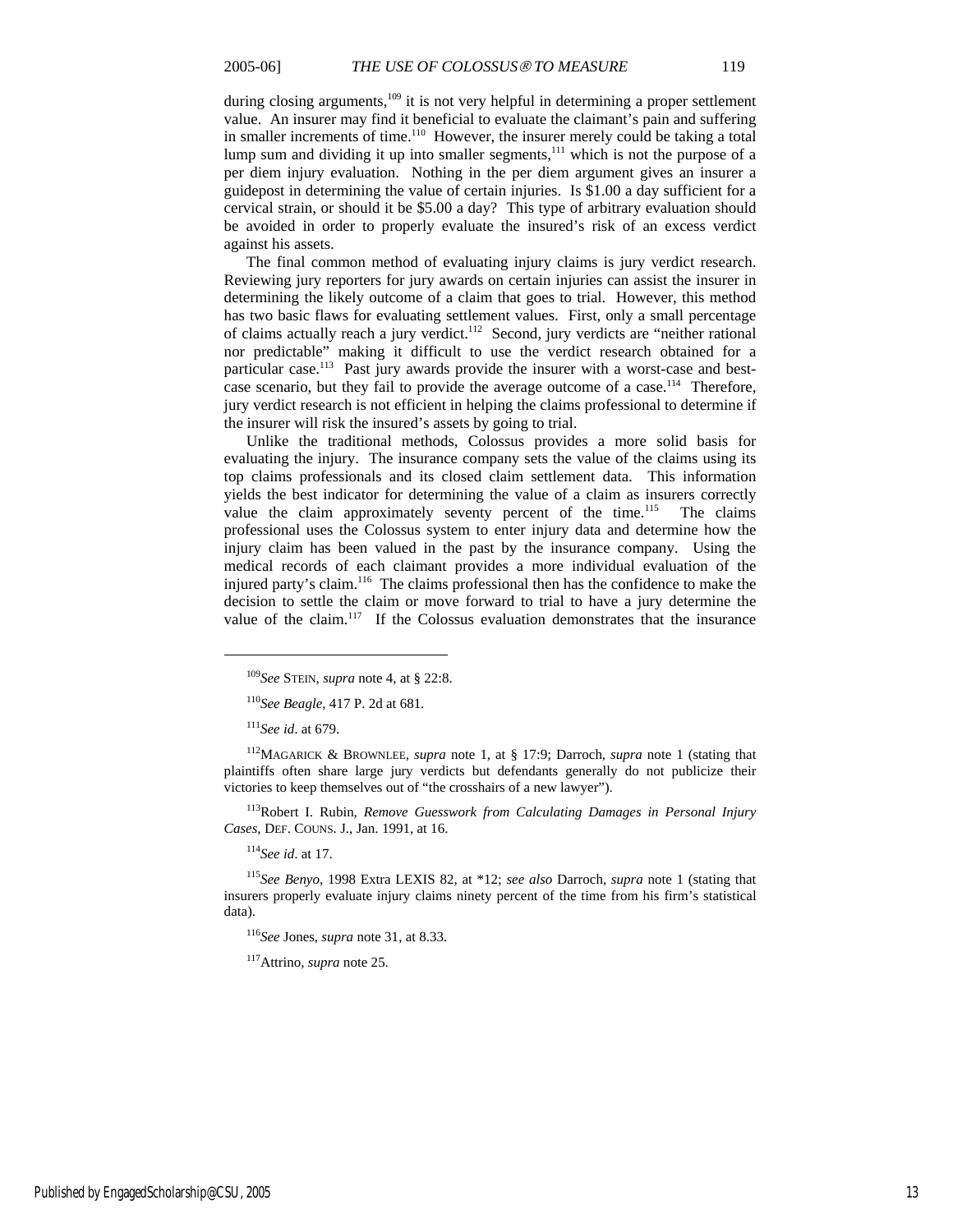company has paid the policy limits on this type of claim in the past, the claims professional would know that a trial could threaten the insured's assets. Using Colossus as one tool in the evaluation process, therefore, assists the insurer in assessing the risk of a verdict in excess of the insured's policy limits. Because a prudent person would generally assess the risk to his assets prior to accepting a course of action that may threaten those assets, the insurer meets the negligence standard test when using Colossus to evaluate a third party's injury claim.

### *b. Bad Faith Standard*

A majority of jurisdictions that allow a cause of action for bad faith require a higher standard than negligence on the part of the insurer to allow the plaintiff a legal remedy.118 Jurisdictions requiring the bad faith standard reason that it protects insureds and claimants from unequal bargaining power,<sup>119</sup> while protecting insurance companies from "extortionate lawsuits."<sup>120</sup> In applying the bad faith standard, many courts allow plaintiffs to present evidence of negligent acts by the insurer, but the jury may not find for the plaintiff based on negligence alone.<sup>121</sup> While bad faith is the favored standard, the courts are split on what conduct by the insurer constitutes a breach of its good faith duty.<sup>122</sup> The more liberal courts apply a "no reasonable" justification" test while the conservative courts add an "intent to injure" test.

#### i. No Reasonable Justification

Liberal jurisdictions require the plaintiff to show the insurer did not have a reasonable justification for denying payment.123 If the insurer fails to "deal *fairly and in good faith* with its insured . . . without proper cause [the insured may sue the insurer] in tort for breach of an implied covenant of good faith and fair dealing."<sup>124</sup> Courts using this standard reason that insurers should not "[unreasonably withhold] payments due under the policy."<sup>125</sup> In denying a claim, the insurer may not act in an arbitrary manner.126 When deciding whether the insurer acted reasonably, the court may only use the information that the insurer knew at the time of the denial.<sup>127</sup> In other words, the insurer can only offer the evidence that it used to deny the claim.

122ASHLEY, *supra* note 62, at § 2:15.

<sup>123</sup>*Zoppo*, 644 N.E.2d at 400; *see also* Oulds v. Principal Mutual Life Ins. Co., 6 F.3d 1431, 1436 (10th Cir. 1993) (applying Oklahoma law).

<sup>124</sup> Gruenberg v. Aetna Ins. Co., 510 P.2d 1032, 1037 (Cal. 1973).

<sup>125</sup>*Id*. at 1037.

 $\overline{a}$ 

126Morland v. Allstate Ins. Co., No. 266, 2000 Ohio App. LEXIS 511, at \*6 (Ohio Ct. App. 2000).

127Indus. Indem. Co. v. Kallevig, 792 P.2d 520, 526 (Wash. 1990).

<sup>118</sup>ASHLEY, supra note 62, at § 2:15.

<sup>119</sup>*See Rawlings*, 726 P.2d at 573.

<sup>120</sup>Anderson v. Continental Ins. Co., 271 N.W.2d 368, 377 (Wis. 1978).

 $121$ Ambassador Ins. Co. v. St. Paul Fire & Marine Ins. Co., 690 P.2d 1022, 1025 (N.M. 1984).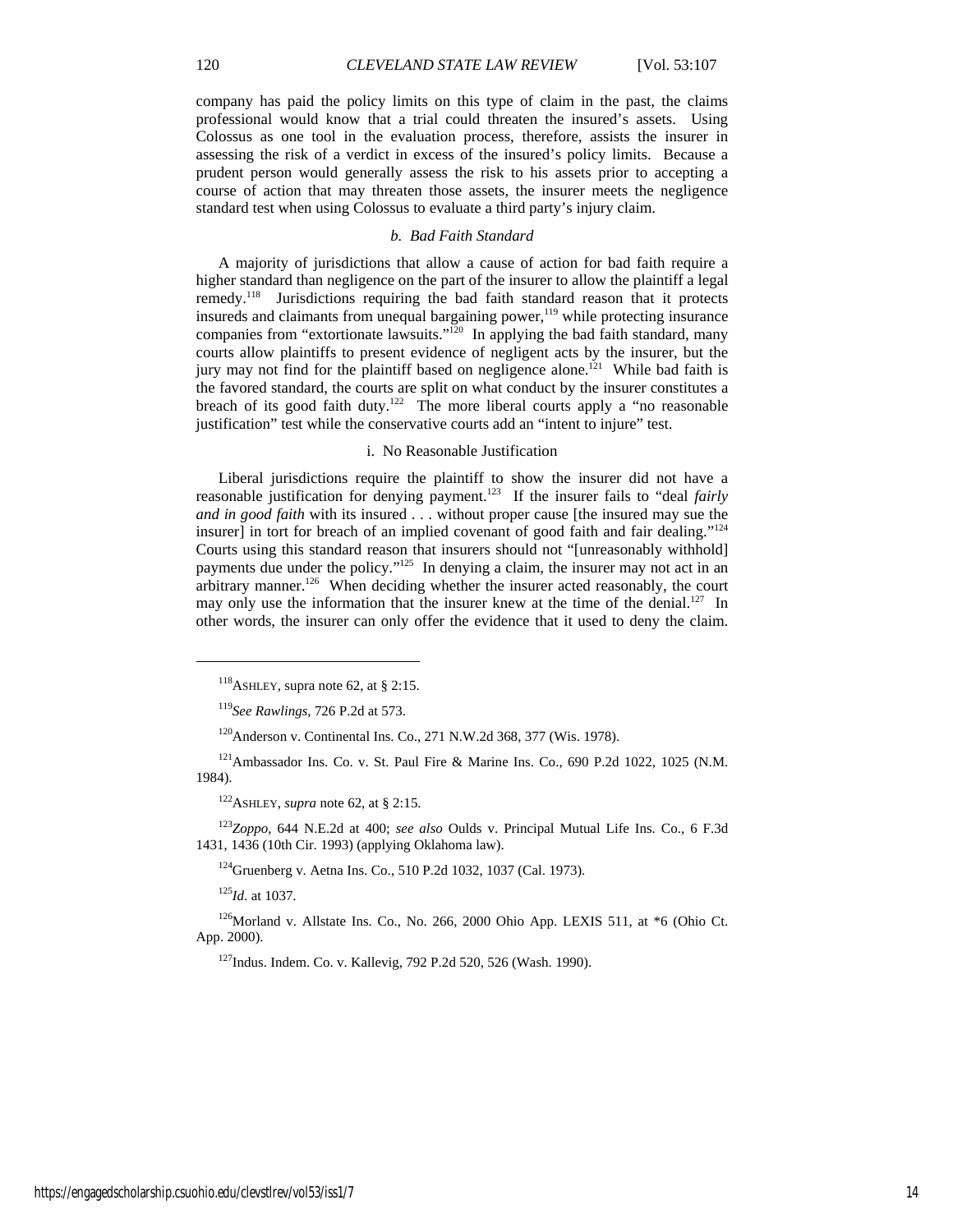The insured has the burden of showing that the insurer did not have a good faith reason for denying the claim at the time the claim was denied.<sup>128</sup>

In *Zoppo v. Homestead Ins.* Co.,<sup>129</sup> the Ohio Supreme Court held that an insured does not have to prove the insurer intentionally committed bad faith against its insured.130 Homestead Insurance denied a property claim filed by Zoppo based on Homestead's determination that Zoppo had intentionally set fire to his bar.<sup>131</sup> Homestead based its conclusions upon Zoppo's inconsistent statements about his whereabouts on the night of the fire, a witness statement claiming Zoppo set the fire, and the bar's financial losses.<sup>132</sup> However, Zoppo provided evidence that the witness was paid for his statement against Zoppo.<sup>133</sup> Zoppo also showed he had made improvements to the bar and that the market value of the building exceeded the policy limit by more than \$45,000.<sup>134</sup> Furthermore, Homestead failed to follow up with other suspects that "bragged in public that they were responsible for the fire."<sup>135</sup> Due to Homestead's inadequate investigation, the court determined that a jury could have found that Homestead denied the claim in an arbitrary manner.<sup>136</sup> Homestead breached its duty to provide the insured with a good faith investigation and unjustly denied Zoppo's claim.<sup>137</sup>

Compare *Zoppo* with *Morland v. Allstate Ins Co.*138 Morland alleged that Allstate acted in bad faith when it refused to pay Morland benefits under his underinsured motorist coverage.139 In holding that rational minds could not disagree that Allstate had a reasonable justification for its denial, the court affirmed Allstate's motion for summary judgment, dismissing Morland's bad faith action.<sup>140</sup> Morland settled with the tortfeasor's insurance carrier for \$45,000 even though the limits were \$50,000 and requested payment of his policy limits under his underinsured motorists coverage with Allstate.<sup>141</sup> The insured claimed the auto accident caused Carpal Tunnel Syndrome ("CTS") as well as injuries to his neck and back. However, the

- <sup>129</sup>644 N.E.2d 397 (Ohio 1994).
- <sup>130</sup>*Id*. at 400.
- <sup>131</sup>*Id*. at 397.
- <sup>132</sup>*Id*. at 400.
- <sup>133</sup>*Id*.

 $\overline{a}$ 

- <sup>134</sup>*Id*.
- <sup>135</sup>*Id*.
- <sup>136</sup>*Id*.

<sup>137</sup>*Id*.

1382000 Ohio App. LEXIS 511 (Ohio Ct. App., 2000).

<sup>139</sup>*Id*. at \*3

<sup>140</sup>*Id*. at \*9-11.

<sup>141</sup>*Id.* at \*2. In Ohio, an insured does not have to obtain the full limits of the tortfeasor's policy to make a claim for underinsured benefits from his carrier. Fulmer v. Insura Prop. & Cas. Co., 760 N.E.2d 392, 400 (Ohio 2002).

<sup>128</sup>*Kosierowski*, 51 F. Supp. 2d at 588.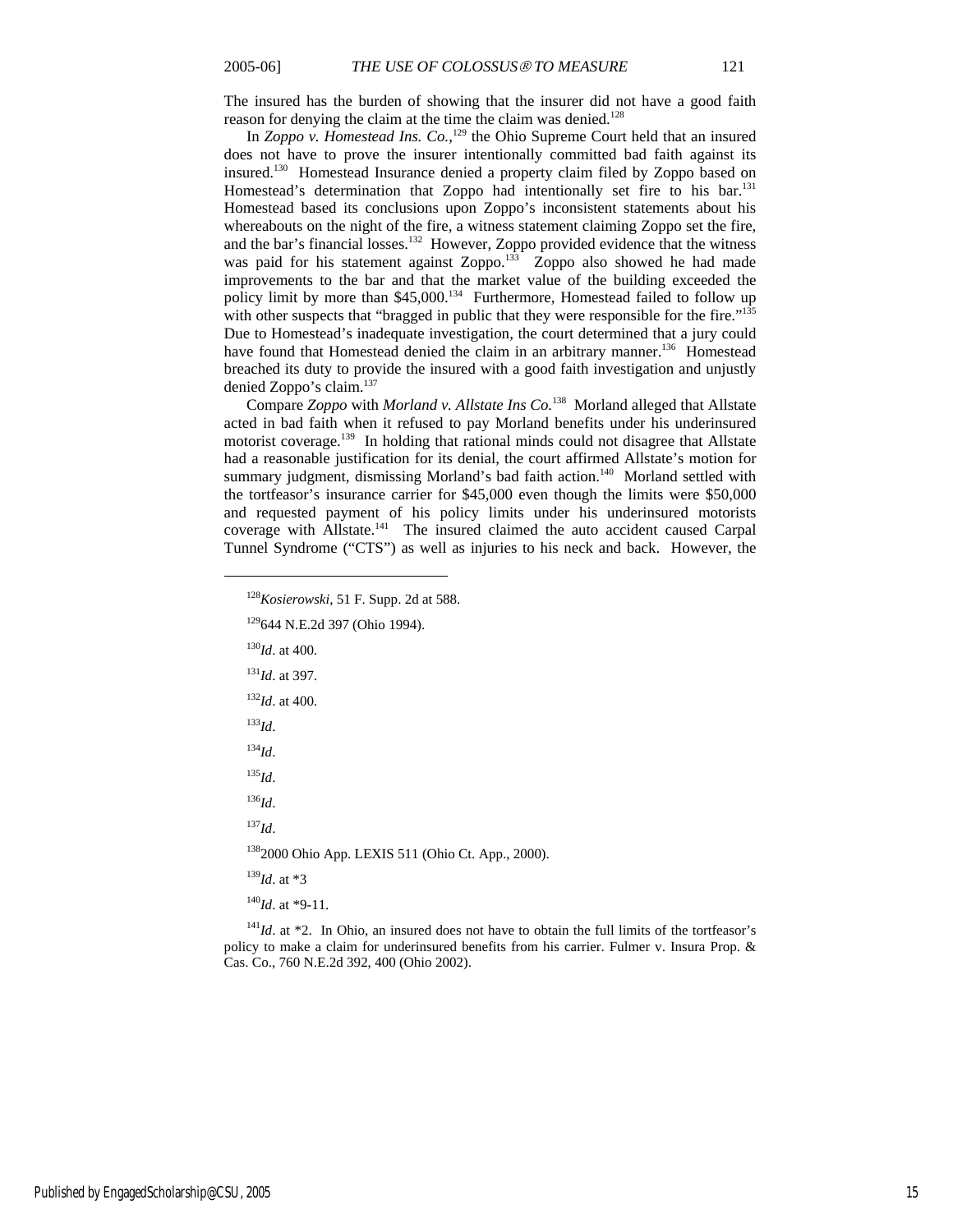insured also made a claim to the Ohio Bureau of Worker's Compensation (BWC) "alleging that his CTS was a result of the repetitive hand motions that he performed in his work as a machinist."142 Morland did not complain of pain in his hands or wrists at "the emergency room or during his [first] four visits to his family doctor after the accident."<sup>143</sup> Morland also told a neurologist that his CTS symptoms began prior to the accident.<sup>144</sup> Therefore, Allstate determined that Morland received adequate compensation from the tortfeasor's carrier and refused to pay anything more under the underinsured motorists coverage.<sup>145</sup> Morland sued Allstate for payment of damages and the jury awarded the policy limits.<sup>146</sup> While the jury found the accident caused the CTS, the court concluded that Allstate had the right to litigate the causation issue.<sup>147</sup> The court reasoned that insurers have the right to litigate "fairly debatable" issues.<sup>148</sup>

As both *Zoppo* and *Morland* illustrate, the insurer must thoroughly investigate the damages to demonstrate good faith claims handling. *Zoppo* illustrates how an inadequate investigation leads to bad faith damages against an insurer. *Morland*  illustrates that an insurer that wrongfully denies a claim but investigates the damages properly avoids a bad faith action against it. Colossus, by encouraging the claims professional to obtain all the relevant medical records, requires the insurer to diligently investigate the claimed injuries prior to determining the proper value of the  $claim.<sup>149</sup>$ 

Proper use of Colossus requires the claims professional to examine all medical records in order to determine the proper diagnosis, prognosis, treatment and period of care for each injury and the economic damages suffered.<sup>150</sup> An insurer "must diligently search for evidence which supports its insured's claim."<sup>151</sup> The medical records are the most important documents the claims professional can acquire to support the insured's injury claim.<sup>152</sup> By examining the medical records prior to determining the value of an injury, the insurer acts reasonably in its investigation of the claim.153 A proper diagnosis will assist the claims professional in determining

<sup>143</sup>*Id*. at \*6.

 $\overline{a}$ 

 $144$ *Id.* at \*6.

<sup>145</sup>*Id*. at \*3.

<sup>146</sup>*Id*. at \*3-4.

<sup>147</sup>*Id*. at \*3,8-9.

<sup>148</sup>*Id*. at \*9.

149Frey, *Putting a Price on Auto Injuries*, *supra* note 20.

<sup>150</sup>*See Colossus – Knowledge is the Key*, *supra* note 40, at 1-2.

<sup>151</sup>Great Divide, 79 P.3d at 608. Because most jurisdictions use the reasonable justification standard for an insured making a claim against the insurer, only insured claims will be discussed in this section. *See* ASHLEY, *supra* note 62 at § 2:15.

<sup>152</sup>*See* MAGARICK & BROWNLEE, *supra* note 1, at § 6:12.

<sup>153</sup>*Oulds*, 6 F.3d at 1438.

<sup>142</sup>*Morland*, 2000 Ohio App. LEXIS 511, at \*2.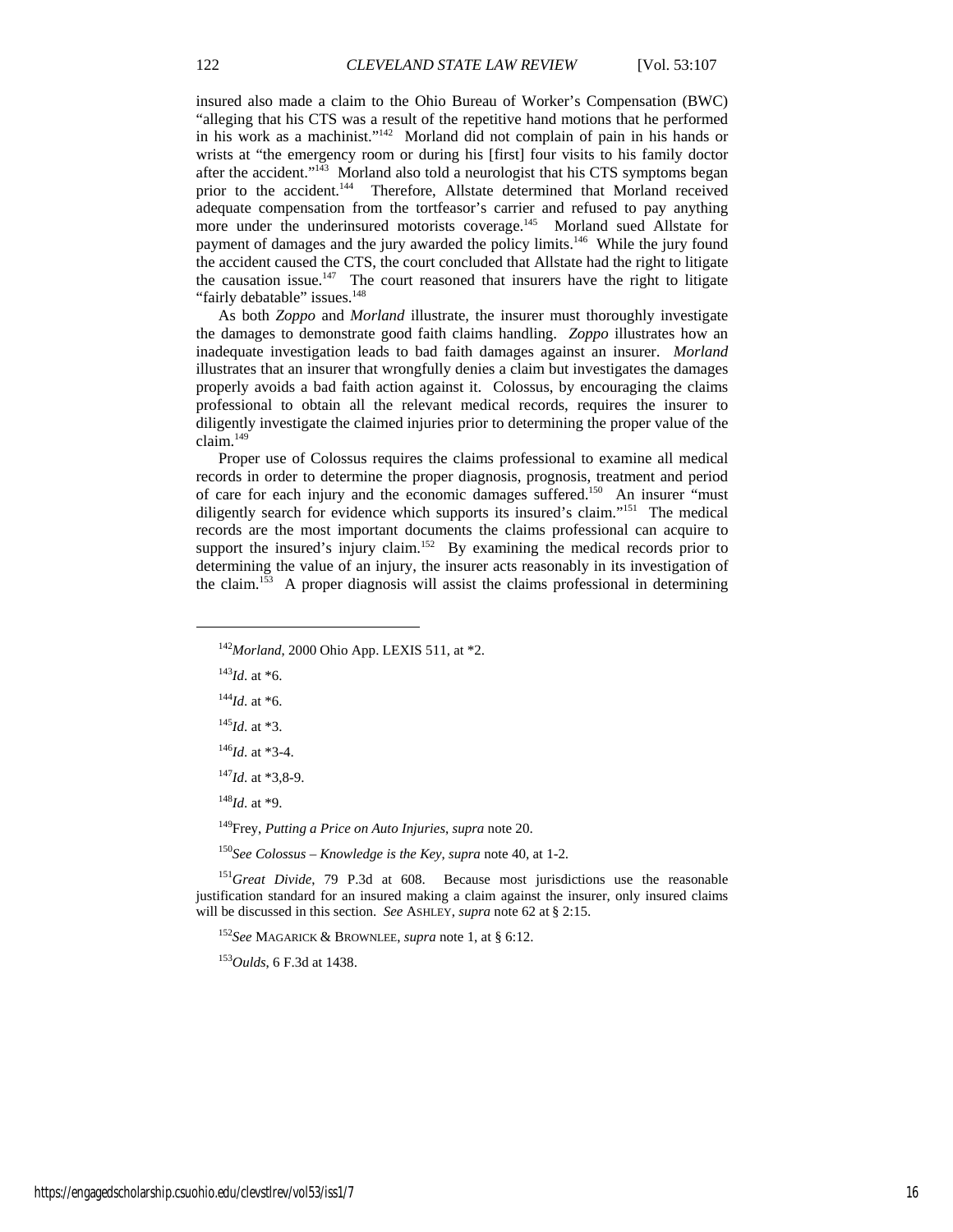the value of the claim.154 If the injured party claims she had whiplash, the medical records will support her claim. Additionally, the medical records will also tell the claims professional if the insured injured both her neck and back or just one area. Colossus takes these specific details into account when determining the severity of the injury.155 The claims professional, using Colossus as a guide, can determine the appropriate value of the injury based on the diagnosed injury.

Colossus also requires the claims professional to enter the injury's prognosis. A detailed investigation of the medical records includes determining the injured party's likely recovery and any permanency the injured party may suffer.<sup>156</sup> The medical records will support the insured's claim of continuing pain and the need for future treatment.<sup>157</sup> If the injured party has a permanent impairment, the physician will document this in the records. Using Colossus to assist in evaluating the claim, the claims professional will be able to determine if the injured party should be compensated for future pain and suffering.

Using Colossus to investigate the injury also requires the claims professional to determine the type of treatment the injured party received.158 The type of treatment the injured party received helps determine the value of the injury.<sup>159</sup> By using the medical records to enter information into Colossus, the claims professional determines the treatment provided to the injured party. The claims professional then takes the type of treatment into consideration when determining a value of the claim. For example, if an injured person has his arm placed in a cast for six weeks, his inconvenience may not be as significant as a person who had surgery, a cast, and physical therapy. With Colossus, the claims professional must determine all treatments to enter the information correctly.<sup>160</sup>

The period of care entered into Colossus also assists the insurer in determining the proper value of the claim. The length of care provided to an injured party influences the value of a claim.161 The medical records document the amount of time

<sup>157</sup>Colossus uses the following prognoses: "resolution undetermined; no complaint, resolved; complaint, no more treatment; complaint further treatment; and complaint, guarded prognosis." *Colossus – Knowledge is the Key*, *supra* note 40, at 2.

<sup>158</sup>*See* Jones, *supra* note 31, at 8.32; Bremer & Trollop, *supra* note 18, at 15.

<sup>159</sup>*See Westberry*, 590 So. 2d at 161 (discussing the care required for the sustained injuries).

<sup>160</sup>Colossus does not have all conceivable treatments in the system. However, by thoroughly reviewing the records, the claims professional will know all the treatments provided to the claimant even if its not entered into the system. *See* Jones, *supra* note 31, at 8.33.

<sup>161</sup>*See Beagle*, 417 P.2d at 675 n.3 (demonstrating that the court considered the length of the injured party's hospitalization and time wearing a brace when determining the general damages awarded by the jury were too low).

<sup>154</sup>*See* State Farm Mut. Auto. Ins. Co. v. Weiford, 831 P.2d at 1265 (demonstrating that State Farm increased its offer after the diagnosis was changed from a minor soft tissue injury to a more serious nerve injury).

<sup>155</sup>*Colossus – Knowledge is the Key*, *supra* note 40, at 2.

<sup>156</sup>*See* MAGARICK & BROWNLEE, *supra* note 1, at § 6:12.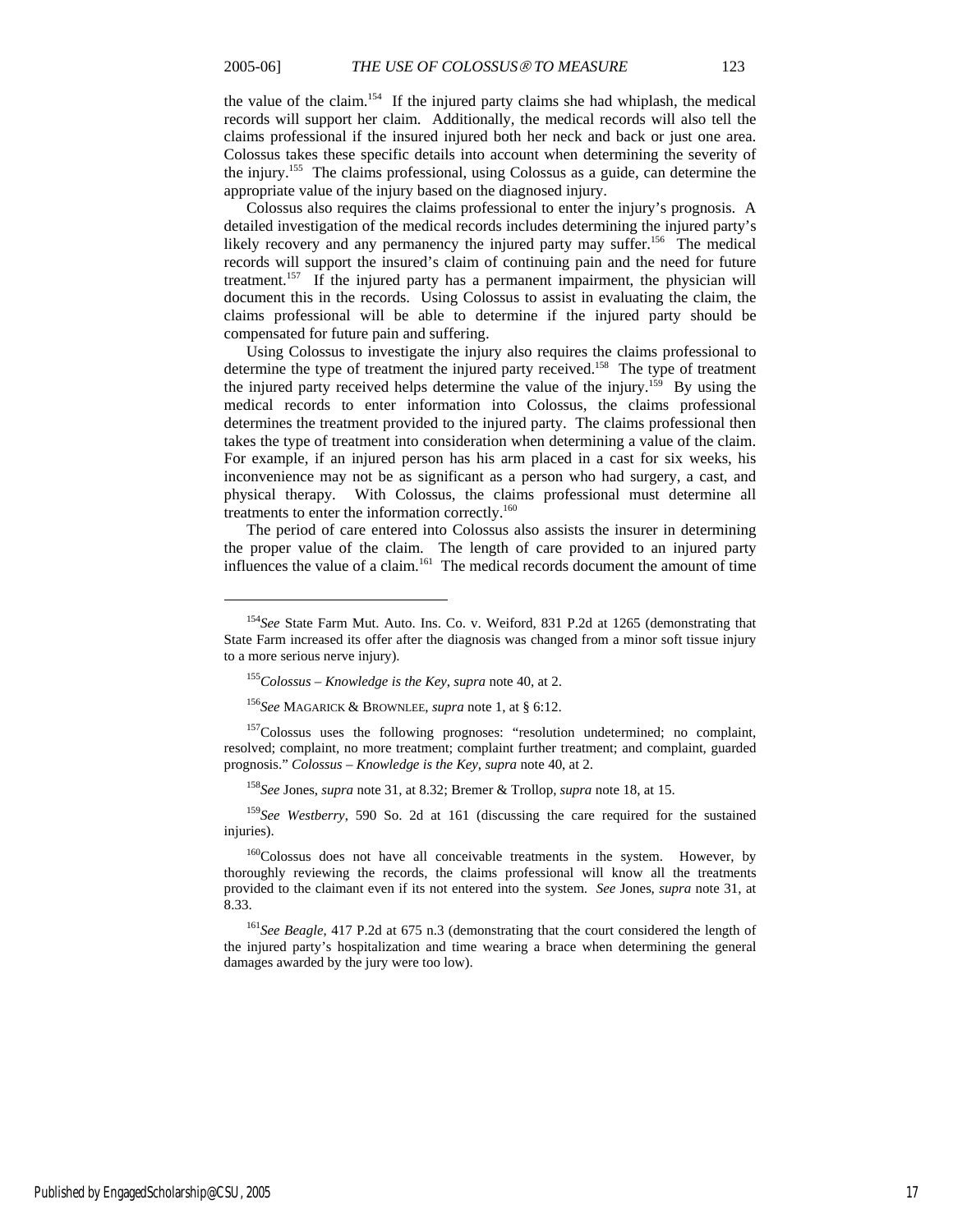it takes for the injuries to properly heal. This information obviously assists the claims professional in determining the proper value of the claim. Typically, a cervical strain that heals in six weeks has less value than a cervical strain that heals in twelve weeks. Colossus requests specific dates and/or length of care provided to the injured party. However, if a party takes longer than expected to heal from an injury, the issue of malingering may also factor into the evaluation.<sup>162</sup> "'More than one-third of all auto bodily injury liability claims appeared to involve fraud' and/or inflated claims."163 Colossus assists the claims professional in identifying extensive treatment periods by "flagging" the user.<sup>164</sup> This warning can be used by the claims professional to investigate if there were other circumstances that prolonged the recovery time.165 For example, the injured party may have osteoporosis complicating his recovery. By reviewing the medical records and entering the information into Colossus, the claims professional identifies the period of care the injury required and potential complications of the healing process.

Colossus can also assist the insurer in determining the amount of economic damages. A good faith investigation requires an insurer to determine the amount of medical bills and lost wages.166 Colossus allows the claims professional to enter this information into the consultation.<sup>167</sup> By comparing the medical records to the medical bills, the claims professional can determine what medical expenses relate to the injury. Also, the claims professional will know if other bills have not been submitted allowing him to request this information. Furthermore, the medical records will support the injured party's disability period.<sup>168</sup> The court in *Benyo v*. *Allstate Ins. Co.* held that Allstate demonstrated a reasonable investigation when it attempted to support Benyo's lost wage claim.<sup>169</sup> The claims professional also used Colossus to assist in evaluating the injury value.<sup>170</sup> Allstate allowed the full disability period but had trouble supporting Benyo's full wage claim.<sup>171</sup> The claims  $\overline{a}$ 

<sup>166</sup>*See Benyo*, 1998 Extra LEXIS 82, at \* 9-10.

<sup>167</sup>*See Colossus – Knowledge is the Key*, *supra* note 40, at 2.

<sup>168</sup>*Id*.

<sup>162</sup>*Voland*, 943 P.2d at 813 n.3.

<sup>&</sup>lt;sup>163</sup>Guidera, *supra* note 7 (quoting a 1999 report by the Insurance Research Council).

<sup>164</sup>Jones, *supra* note 31, at 8.32-33; Bremer & Trollop, *supra* note 18, at 13.

<sup>&</sup>lt;sup>165</sup>Colossus brings potential malingering issues to the attention of the claims professional for him to investigate and make a determination whether this impacts the settlement value of the claim. *See* Jones, *supra* note 31, at 8.32 – 8.33.

<sup>169</sup>*Benyo*, 1998 Extra LEXIS 82, at \*7.

 $170$ *Id.* at \*6.

<sup>&</sup>lt;sup>171</sup>The claims professional reviewed the information provided by Benyo and determined the lost wage information pre-dated the auto accident. *Id*. at \*2-3. Consequently, Allstate requested the self-employed Benyo to supply prior tax returns and names of customers so Allstate could confirm Benyo's lost wage claim. *Id*. at \*3. Benyo refused, leaving Allstate no choice but to offer only \$8,400 of the \$36,200 in lost wages claimed. *Id*. at \*2,5. After offsetting the tortfeasor's payment of \$15,000 and the medical expenses of \$4270, it appears that the arbitration panel split the difference between Allstate and Benyo on the lost wage portion with a total award of \$15,000 from Allstate. *Id*. at \*5-7.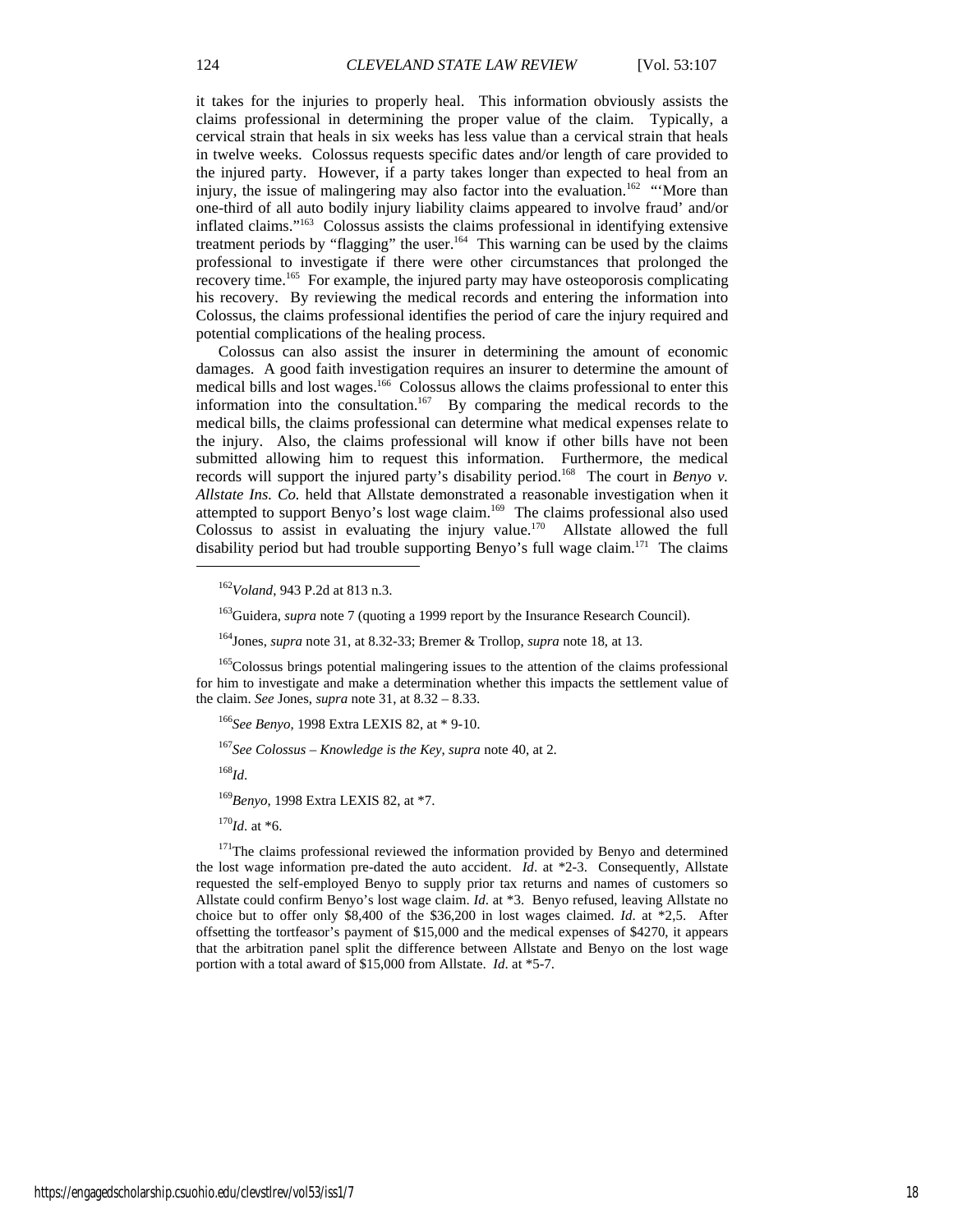professional likely determined the period of disability through her review of the records when entering the Colossus information. The court determined that the claims professional used Colossus as a tool and did not rely on it exclusively, which demonstrated good faith claims handling.172 Therefore, using Colossus as a guide for economic damages can assist the claims professional in determining the proper value of the injury claim.

By reviewing the medical records, the claims professional identifies the proper diagnosis, prognosis, treatment, and period of care for each injury and the amount of economic damages. The claims representative then enters all of this information into Colossus. Colossus, by using the insurer's data, provides a recommended value for the injury. Then, the claims representative determines the final settlement value to conclude if the insured is owed any benefits. If the tortfeasor's carrier has already satisfied the insured's claim, the claims professional may reasonably deny the claim. Colossus assists the insurer in adequately investigating the insured's underinsured motorists claim.

#### ii. Intent to Injure

The more conservative jurisdictions add an intentional element to the bad faith standard. An insurer acts in bad faith if its conduct was unreasonable and the insurer has "knowledge of or reckless disregard for the fact that the conduct is unreasonable." $^{173}$  An insurer cannot intentionally injure the rights of the insured.<sup>174</sup> The insurer's intended acts or omissions causing the insured's harm also meet the intentional element.<sup>175</sup> Using the intentional element allows insurers to aggressively investigate legitimate coverage and payment disputes.<sup>176</sup>

*Kosierowski v. Allstate Ins.*  $Co.$ <sup>177</sup> demonstrates the high burden the insured must show to obtain a remedy in an intent to injure jurisdiction. The Tenth Circuit Court of Appeals held that the insurer's delay in claim settlement may have amounted to negligence, but clearly was not bad faith.<sup>178</sup> Plaintiff Kosierowski requested policy limits of \$100,000 under her underinsured motorist coverage with defendant Allstate Insurance on October 11, 1995.<sup>179</sup> Allstate finally agreed to pay this amount on December 8, 1996.<sup>180</sup> The court determined that both Kosierowski and Allstate were

l

<sup>175</sup>*Anderson*, 271 N.W.2d at 376.

<sup>176</sup>*Jung*, 949 F. Supp. at 360. Proactive claims handling by the insurer combats fraud and ultimately helps the average citizen pay lower premiums. *See* Bowers, *supra* note 6 (quoting Barry Zalma, an attorney specializing in suspected fraudulent insurance claims, "If an insurer doesn't fight fraud, the word goes out on the street that they are an easy touch, and the claims count goes up.")

17751 F. Supp. 2d 583 (E.D. Pa. 1999) (applying Pennsylvania law).

<sup>178</sup>*Id*. at 593.

<sup>179</sup>*Id*. at 586.

<sup>180</sup>*Id*. at 587.

 $^{172}$ *Id* at \*11-12.

 $173$ Galusha v. Farmers Ins. Exch., 844 F. Supp. 1401, 1404 (1994) (citing Travelers Ins. Co. v. Savio, 706 P.2d 1258, 1275 (Colo. 1958)).

<sup>174</sup>*Rawlings*, 726 P.2d at 570; *Benyo*, 1998 Extra LEXIS 82, at \*8.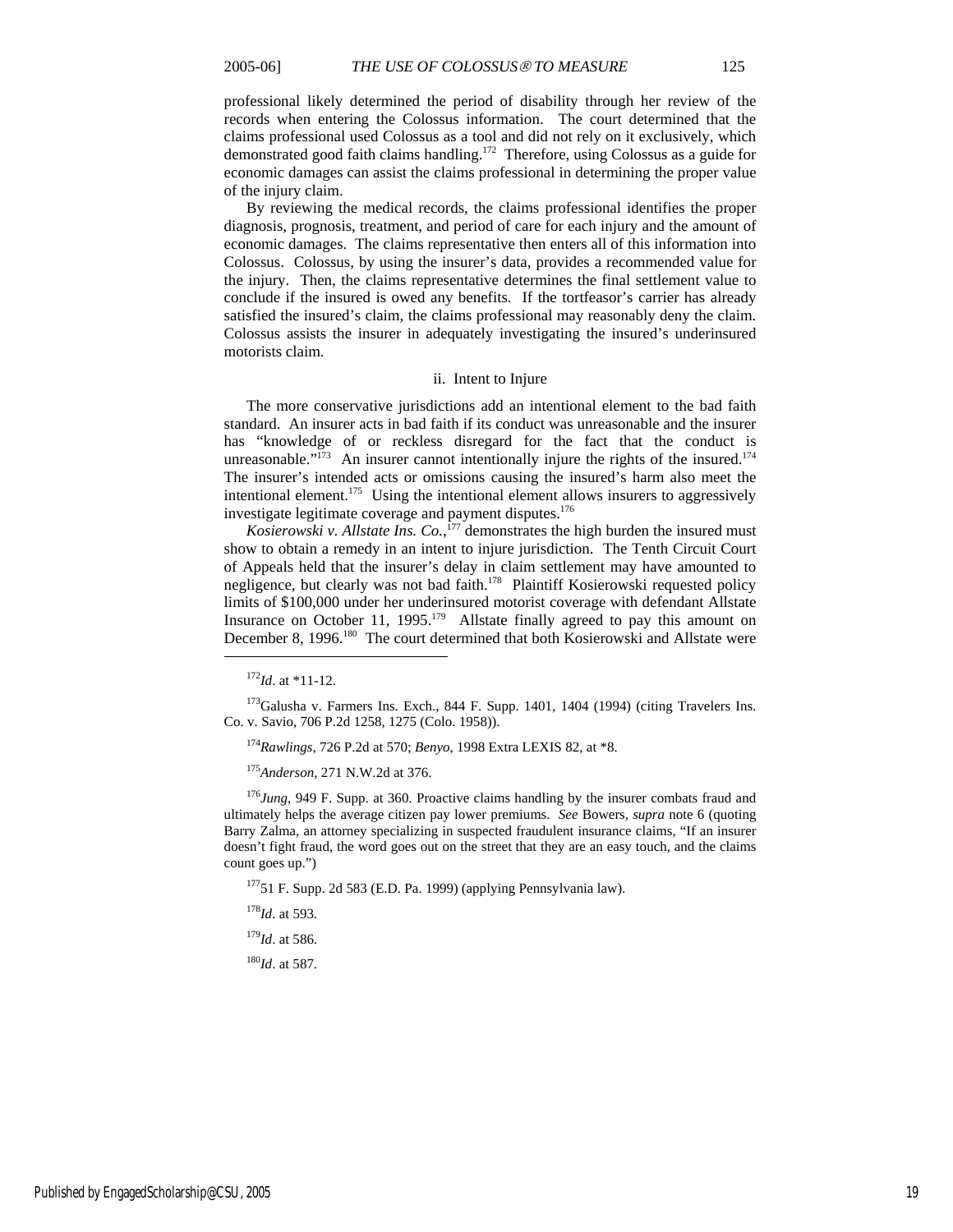to blame for the year delay in settlement.<sup>181</sup> Kosierowski did not give Allstate sufficient documentation of the \$118,633 wage loss claim for five and a half months.<sup>182</sup> Allstate, still questioning the legitimacy of Kosierowski's wage loss claim for a minor soft tissue injury,<sup>183</sup> waited until Kosierowski's statement under oath to evaluate the claim.184 Even though Allstate admitted the statement was not used in determining the settlement value,<sup>185</sup> the court rejected Kosierowski's contention that Allstate's actions constituted bad faith.<sup>186</sup> Allstate did not act unreasonably in waiting for clarification of the wage  $loss<sup>187</sup>$  as Allstate has the right to investigate legitimate coverage issues.<sup>188</sup> Although Allstate may have been negligent in delaying settlement until after the statement, it did not act in bad faith because Allstate did not intend to injure its insured.

As illustrated by *Kosierowski*, the intent to injure standard requires more culpable conduct by the insurer than the no reasonable justification standard illustrated by *Zoppo*. The insurer in this jurisdiction obviously will meet its duties of good faith by using Colossus as demonstrated under the last two sections. An insurer using Colossus to investigate and evaluate the injury claim does not act with reckless disregard or intent to injure. On the contrary, the insurer uses the system to determine the appropriate value for the injury to settle the claim. Therefore, an insurer using Colossus to evaluate and investigate the injury claim acts in good faith in a negligent or bad faith jurisdiction.

#### 2. Breach of Contract

In jurisdictions that do not allow a plaintiff to recover under the tort of bad faith or statutory provisions, the court may allow a remedy for policyholders under a breach of contract claim.<sup>189</sup> Insurance contracts impose an implied duty upon the insurer to treat its insured fairly.<sup>190</sup> A breach of this good faith duty, therefore, is a

<sup>181</sup>*Id*. at 593.

 $\overline{a}$ 

<sup>182</sup>*Id*. at 591.

<sup>183</sup>*Id*. at 590 n.6.

 $184Id$ . at 587. The court did not blame Allstate for the delay in obtaining Kosierowski's statement under oath. It determined the delay was "an ordinary part of legal and insurance work." *Id*. at 590.

<sup>185</sup>*Id*. at 591.

<sup>186</sup>*Id*. at 592-93.

<sup>187</sup>*Id*. at 591.

188Hyde Athletic Indus., Inc. v. Cont'l Cas. Co., 969 F. Supp. 289, 307 (E.D. Pa. 1997) (applying Pennsylvania law).

 $189$ Mesmer v. Maryland Auto Ins. Fund, 725 A.2d 1053, 1061 (Md. 1999) (allowing a breach of contract action when an insurer incorrectly denies coverage to its insured while the insurer's duty to protect its insured in settlement of third party claims gives rise to a tort cause of action); *see also* ASHLEY, *supra* note 62, at § 2:14 (arguing that the breach of contract cause of action should be adopted by all states for pure first-party claims but not for claims arising from the insurer's failure to settle a third-party claim within the insured's policy limits).

<sup>190</sup>*Beck*, 701 P.2d at 798.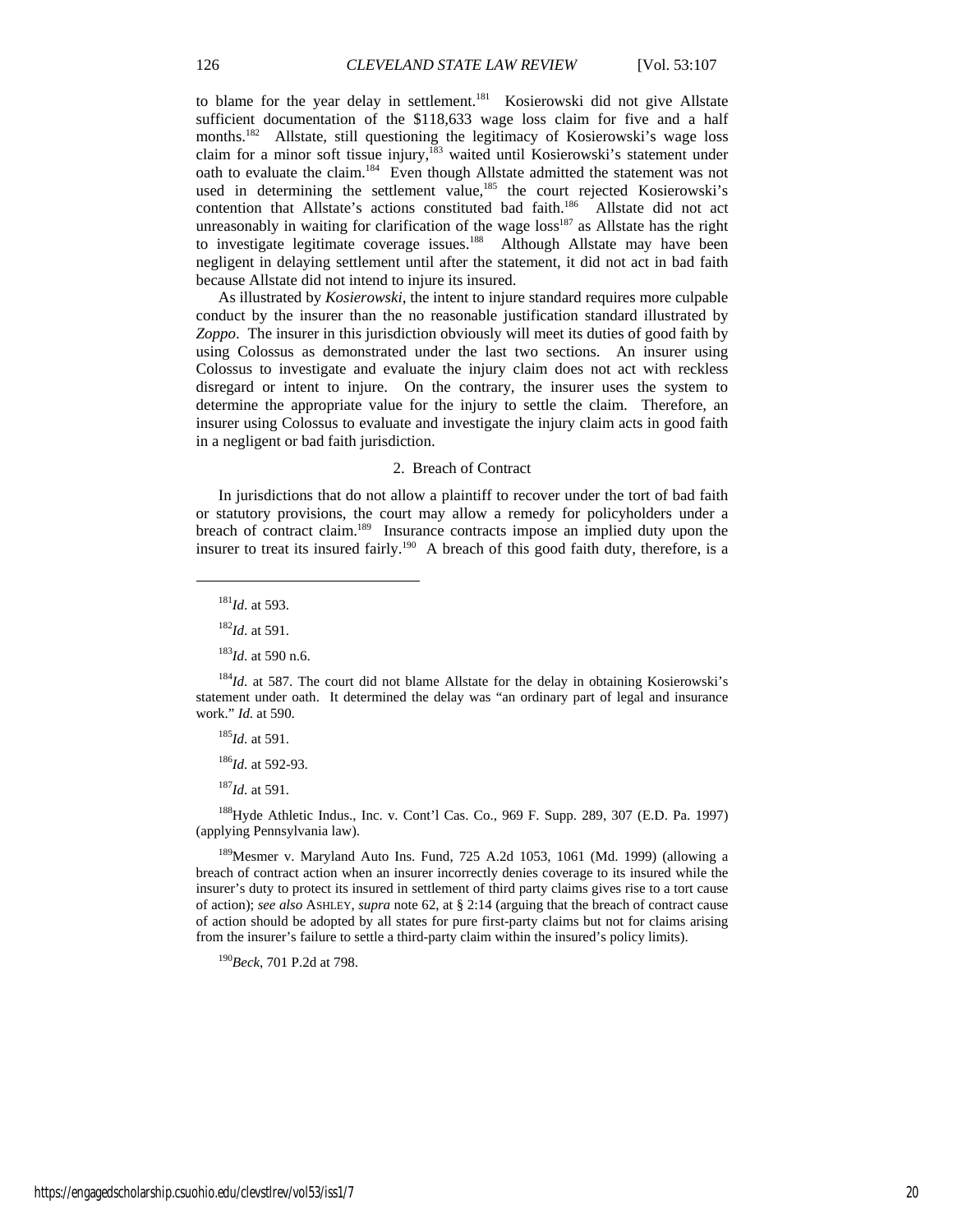breach of the contract.<sup>191</sup> However, most courts choose not to use the breach of contract claim as it provides inadequate compensation.<sup>192</sup> Traditionally, the remedy for breach of contract is only performance of the contract.<sup>193</sup> However, the remedy under the tort of bad faith allows both emotional and punitive damages.<sup>194</sup> Courts generally prefer to use the tort cause of action to provide more incentives for the insurance company to perform the contract.<sup>195</sup> However, some jurisdictions simply apply a liberal remedy to the breach of contract claim in the insurance setting that allows compensation for an insured's damages that naturally result from the insurer's breach of its good faith duty.<sup>196</sup>

In *Beck v. Farmers Ins. Exch.*, the Supreme Court of Utah determined that an insurer that breaches its duty to investigate and evaluate a claim promptly and reasonably has breached its good faith duty implied by contract.<sup>197</sup> The court, using the remedy propositioned in *Hadley v. Baxendale*, 198 stated that an insurer could be liable for foreseeable damages that naturally flow from the insurer's violation of the implied covenant of good faith.<sup>199</sup> Plaintiff Beck submitted a demand for policy limits of \$20,000 to the defendant Farmers Insurance.<sup>200</sup> Within ten days, Farmers rejected the settlement offer without an explanation for its refusal.<sup>201</sup> Concluding that Farmers' failure to explain its rejection within such a short time frame raised a question of fact that Farmers failed to fully investigate and evaluate the claim, the Utah Supreme Court overruled Farmers' summary judgment motion.<sup>202</sup> The court stated that insureds purchase insurance policies to provide an insured with protection during a loss and specifically "peace of mind."<sup>203</sup> For this reason, an insurance company can foresee that the breach of its good faith duty could cause mental anguish entitling the insured to compensation for such damages.<sup>204</sup> Therefore, an insurer may owe an insured more than the amount of the policy if the insurer breaches its good faith duty imposed by the law in Utah.<sup>205</sup>

<sup>191</sup>*Id*.

 $\overline{a}$ 

<sup>192</sup>*Acquista*, 285 A.D.2d at 79.

<sup>193</sup>*Id*. at 78.

<sup>194</sup>*See id*. at 78-80.

<sup>195</sup>*Id*. at 78-79.

<sup>196</sup>Drop Anchor Realty Trust v. Hartford Ins. Co., 496 A.2d 339, 342 (N.H. 1985); *Acquista*, 285 A.D.2d at 80-81; *Beck*, 701 P.2d at 801-02.

197701 P.2d at 798.

<sup>198</sup>156 Eng. Rep. 145 (Ex. 1854).

<sup>199</sup>*Beck*, 701 P.2d at 801.

<sup>200</sup>*Id*. at 796.

 $^{201}$ *Id*.

<sup>202</sup>*Id*. at 802-03.

<sup>203</sup>*Id*. at 802.

<sup>204</sup>*Id*. at 801.

<sup>205</sup>*Id*. at 801-02.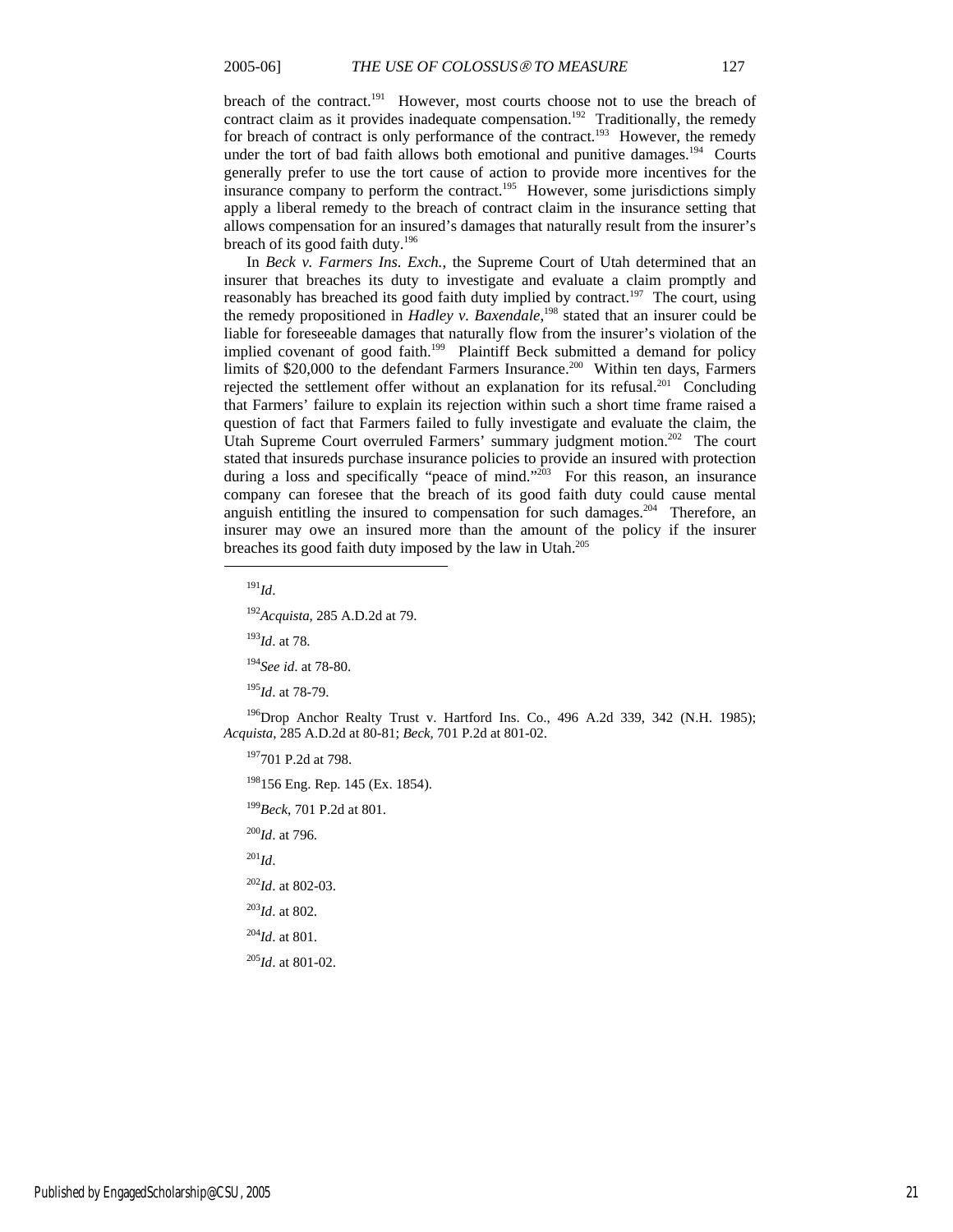Colossus assists the insurer in maintaining its good faith duty to treat the insured fairly. An insurer fails to treat the insured in good faith if the claim is not evaluated fairly.<sup>206</sup> A fair evaluation includes an objective evaluation by the insurer.<sup>207</sup> The insurer, by using the medical records as discussed in the bad faith standard section, uses objectivity in evaluating the claim. Colossus, through the claims professional's diligent review of the medical records, forces the claims professional to evaluate a claim objectively.208 It prevents a claims professional from drawing on personal experiences (rather than professional) by analyzing the injured party's claim through the medical records. For example, a claims professional that has had prior knee surgery may be more sympathetic to an injured party with a knee injury. This claims professional may evaluate the injury higher than his co-worker who has not had any prior knee complaints.

Furthermore, in *Christiansen v. First Ins. Co.*, the insured alleged that the insurer did not objectively evaluate the insured's damages.<sup>209</sup> The insured stated that the claims professional "did not seem very interested in the damage that caused the leaking roof. Instead, he came with the mindset that he would find that the roof was not substantially damaged."<sup>210</sup> The insurer must investigate the claim objectively without "construct[ing] a pretextual basis for denial."<sup>211</sup> Colossus requires the claims professional to use the medical records and set aside any subjective emotions the claims professional may have towards the injured party. $212$  Colossus uses the entries made from the claims professional's review of the medical records to assist the claims professional in evaluating the claim. Therefore, Colossus promotes an objective and fair evaluation of the injury.

However, critics allege that insurance professionals who lack proper training will incorrectly value the claim and insurers manipulate the data to lower claim payments.<sup>213</sup> The objectivity in reviewing the medical documentation prevents human manipulation. Furthermore, CSC trains each insurer on the proper use of Colossus.<sup>214</sup> After this initial training, it is up to the insurers to handle the ongoing training of their employees. Since a claims professional has a supervisor and/or manager to critique his work, the insurer likely reviews the claims professional's use of Colossus. Furthermore, discovery in bad faith cases involve sharing the claims

 $\overline{a}$ 

208Attrino, *supra* note 25.

209967 P.2d at 646.

<sup>210</sup>*Id*.

<sup>211</sup>State Farm Fire & Cas. Co. v. Simmons, 963 S.W.2d 42, 44 (Tex. 1998) (using the tort of bad faith standard to enforce insurers to play fairly with its insureds).

212Kevin M. Quinley, *Boot Me Up, C3PO*, CLAIMS MAG., July 2002, at 39.

213Charles J. Mazurasky, *Insurer Bad Faith Claims Arising from "Colossus" Computerized Claims Handling*, TRIAL EXCELLENCE, Oct. 2001, at 1; Jones, *supra* note 31, at 8.33.

214Mogel, *supra* note 47.

<sup>206</sup>*Id*. at 801.

<sup>&</sup>lt;sup>207</sup>*See id.* at 800 (stating that an insurer must pay claims under the contract regardless of the insurer's subjective state of mind).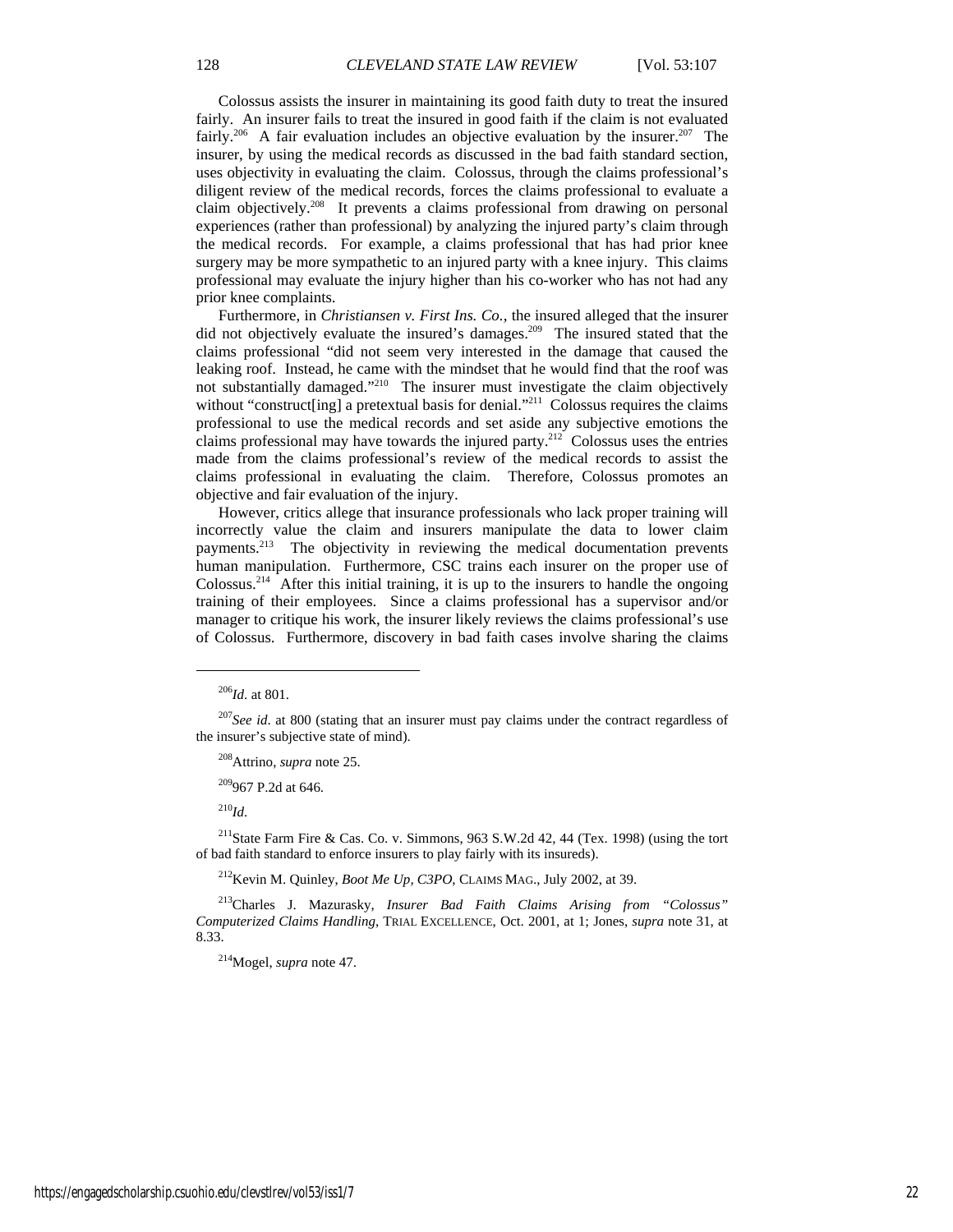file with the plaintiff.<sup>215</sup> Therefore, an insurer knows only an accurate evaluation will avoid a bad faith judgment against the insurer. The possibility of punitive damages certainly also deters an insurer from manipulating the data.<sup>216</sup> A study by Jury Verdict Research and General Cologne Re determined that the mean punitive damage awards ranged between  $$6,800,000$  and  $$10,600,000$  for bad faith cases.<sup>217</sup> Additionally, the compensatory awards for bad faith ranged from \$634,000 to more than  $$1,000,000$ <sup>218</sup> The threat of a  $$1,000,000$  lawsuit obviously deters an insurer from manipulating the data. Only by using the medical records to objectively review the claim will the insurer avoid bad faith actions by its insureds.

#### 3. Statutory Causes of Action

In 1945, the National Association of Insurance Commissioners (NAIC) drafted the Model Act Relating to Unfair Methods of Competition and Unfair and Deceptive Acts in Practices in the Business of Insurance (Model Act) for the states to use in regulating insurance practices.219 In 1971, while four bills were pending in Congress giving the Federal Trade Commission power to regulate the insurance industry, the NAIC amended the Model Act.<sup>220</sup> The amendments included an enumerated list of unfair claims settlement practices.<sup>221</sup> It also gave the insurance commissioner enforcement powers for an insurer's violation of the listed unfair claims settlement practices.<sup>222</sup> Currently, forty-eight states have enacted legislation or adopted administrative codes based on the Model Act.<sup>223</sup>

<sup>220</sup>*Id*.

 $\overline{a}$ 

 $221$ Model Act § 4(9).

 $222$ Model Act § 8.

223ASHLEY, *supra* note 62, at § 9:01 & n.22.

<sup>215</sup>Gary Blake & Bob Siems, *Careless Writing and Bad Faith Law Suits*, CLAIMS MAG., Feb. 2004, at 23.

<sup>216</sup>*See* Tony Doris, *Lowball Settlement Offers Raise the Stakes for Insurers*, MIAMI DAILY BUS. REV., May 16, 2002 (stating "Punitives are the 'real teeth' behind bad-faith actions.")

<sup>217</sup>Blake & Siems, *supra* note 215, at 23. However, the awards can go significantly higher. A Utah jury awarded \$145,000,000 in punitive damages. State Farm Mut. Auto. Ins. Co. v. Campbell, 123 S. Ct. 1513, 1519 (2003).

Like the standard for bad faith, the jurisdictions differ on what type of conduct by the insurer constitutes an award of punitive damages. In New Mexico, the court may allow a punitive award if the jury awards compensatory damages for the tort. Jessen v. National Excess Ins. Co., 776 P.2d 1244, 1246 (N.M. 1989). However, most jurisdictions require a more significant culpable conduct. *Rawlings*, 726 P.2d at 578 (requiring "aggravated, outrageous, malicious or fraudulent" conduct); Farmland Mut. Ins. Co. v. Johnson, 36 S.W.3d 368, 382 (Ky. 2000) (requiring oppressive, fraudulent or malicious conduct); Preston v. Murty, 512 N.E.2d 1174, 1175 (Ohio 1987) (allowing punitive damages for conduct that is "characterized by hatred, ill will, or a spirit of revenge" or for reckless conduct that consciously disregards safety of others).

<sup>218</sup>Blake & Siems, *supra* note 215, at 23.

<sup>219</sup>ASHLEY, *supra* note 62, at § 9:01.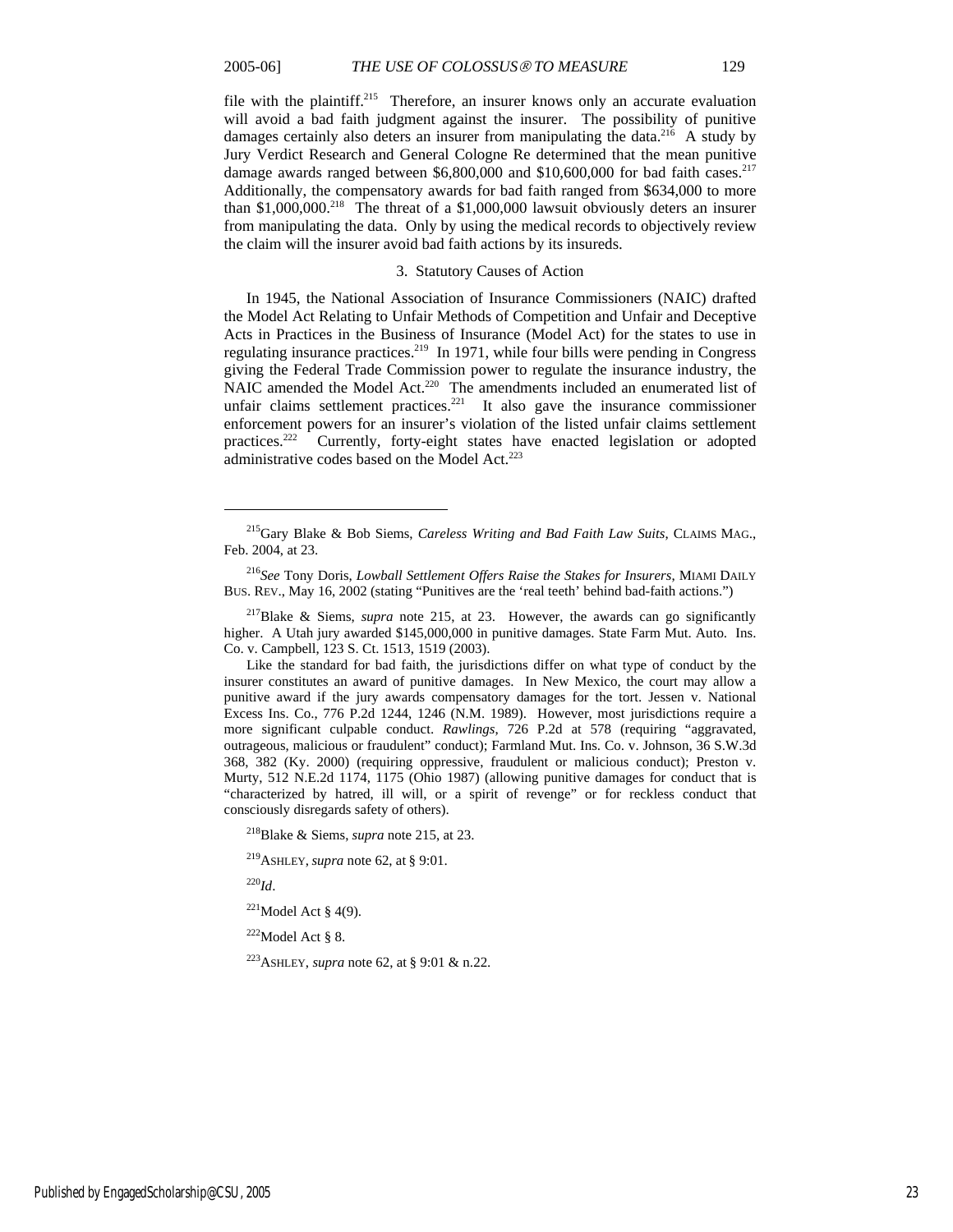A controversial issue surrounding the adoption of the Model Act by the states is whether it provides a private cause of action when an insurer violates one of the provisions.<sup>224</sup> In *State Farm Mut. Automobile Ins. Co. v. Reeder*,<sup>225</sup> the Kentucky Supreme Court held that a non-insured party may sue the insurance company directly for violation of the unfair claims settlement practices statute.226 In *Reeder*, State Farm insured Hampton, who hit the Reeders' carport with his car, causing the carport to collapse.227 State Farm estimated the damages at \$8,471, but the Reeders' lowest estimate was \$13,392.<sup>228</sup> A jury returned a verdict of \$11,000, but the trial court dismissed the Reeders' claim for violation of the unfair claims settlement practice statute.<sup>229</sup> The Kentucky Supreme Court held that the Reeders could pursue State Farm directly for violation of the unfair claims settlement practice statute.<sup>230</sup> The court reasoned that the legislature enacted the statute to allow a third-party remedy where the common law did not.<sup>231</sup> Also, the statute did not specifically prohibit a third party from making a claim against the insurer for breach of the unfair claims settlement statute.<sup>232</sup> Therefore, the court concluded "there is no reason why [the unfair claims settlement practices statute] should not be applied to third party claims."233

However, the majority of jurisdictions do not allow a third-party direct action.<sup>234</sup> Instead, these jurisdictions reason that the insurance commissioner has the sole enforcement power of an insurer that violates the unfair claims settlement practices.<sup>235</sup> The NAIC did not intend to create a private cause of action and in its 1991 amendment of the Model Act, the authors specifically state, "Nothing herein shall be construed to create or imply a private cause of action for violation of this Act."<sup>236</sup> Currently, only seven states have adopted the amended act, but more states will likely follow.<sup>237</sup> However, it is important to note that an insurer that adopts the 1991 amended Model Act may still allow a private cause of action by a first or third party through other statutory provisions. For example, the Washington Supreme Court stated that an insured might bring an action against its insurer for violation of

<sup>224</sup>*See id*. at § 9:01. 225763 S.W.2d 116 (Ky. 1988). <sup>226</sup>*Id*. at 118. <sup>227</sup>*Id*. at 117. <sup>228</sup>*Id*. <sup>229</sup>*Id*. <sup>230</sup>*Id*. at 118.  $^{231}$ *Id.* <sup>232</sup>*Id*. <sup>233</sup>*Id*. 234ASHLEY, *supra* note 62 at § 9:03. <sup>235</sup>*See* Moradi-Shalal v. Fireman's Fund Ins. Co., 758 P.2d 58, 68 (Cal. 1988).

236Unfair Trade Practices Act § 1.

237ASHLEY, *supra* note 62, at § 9:14.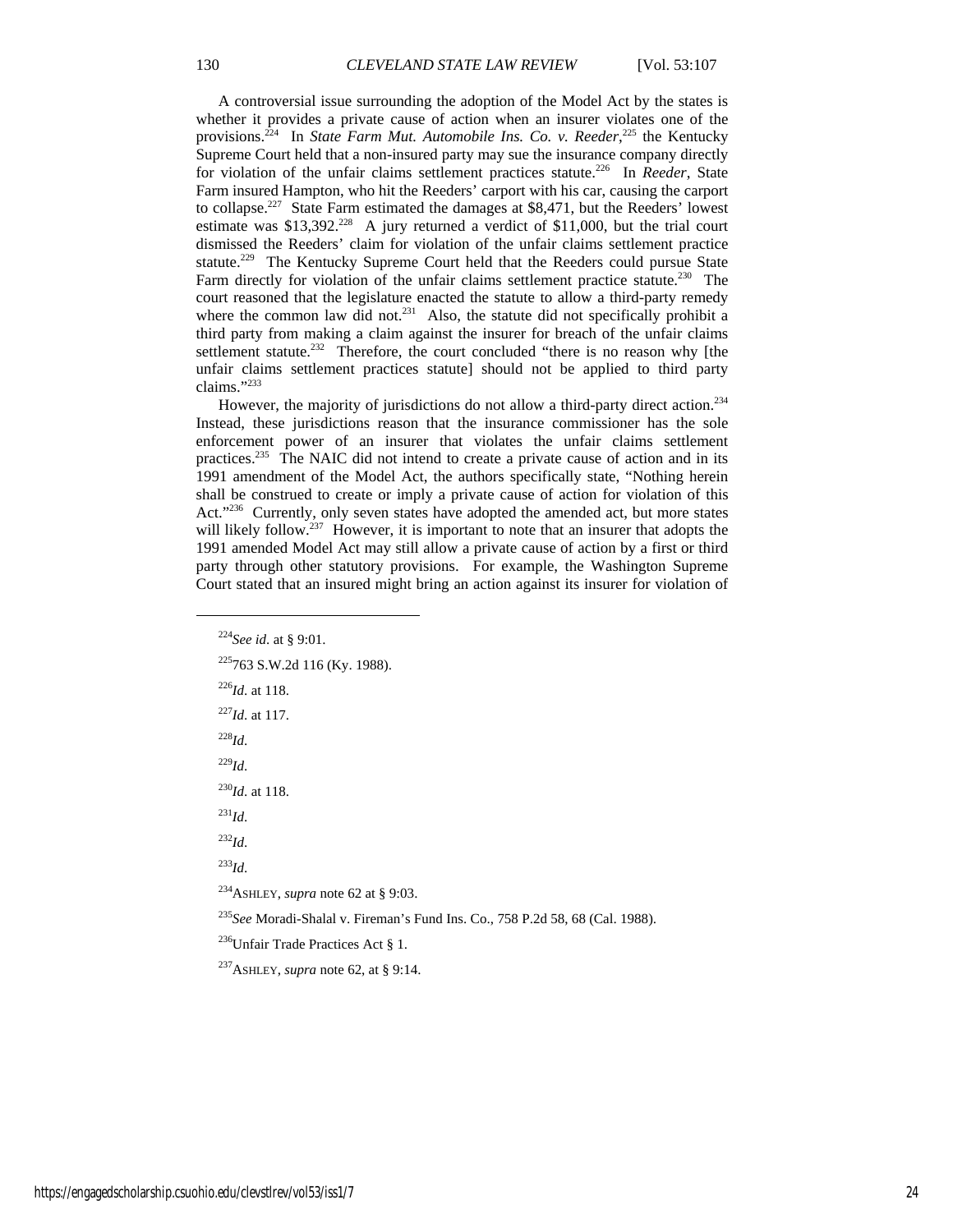the insurer's duty to act in good faith under the Consumer Protection Act.<sup>238</sup> Also, an insured may use the unfair claims settlement practices act as evidence of the industry standard of conduct.<sup>239</sup> Therefore, an insurance company's violation of the unfair claims settlement practices act may indirectly create private causes of action for the insured or a third-party claimant.

The use of Colossus helps insurers comply with Section 4(9) of the amended 1979 Model Act in settling both insured's and claimant's injury claims.<sup>240</sup> Specifically, the provisions that Colossus can help insurers avoid are: "(c) failing to adopt and implement reasonable standards for the prompt investigation of claims arising under insurance policies; (d) refusing to pay claims without conducting a reasonable investigation based upon all available information; . . . [and] (f) not attempting in good faith to effectuate prompt, fair and equitable settlements of claims in which liability has become reasonably clear."<sup>241</sup> While the reasonable investigation, complete evaluations, and equitable settlements have been discussed in the previous sections, the insurer's duty to adopt reasonable standards or consistency in the handling of its claims has yet to be addressed.

By using Colossus to promote consistent settlements, the insurer establishes a reasonable standard for handling its first party and third party injury claims.<sup>242</sup> The state insurance departments want insurers to pay claims consistently.<sup>243</sup> By using the insurer data entered into Colossus, the insurer bases its settlement values on past claims history. Payment based on a collection of prior claims data provides a more solid estimation of the settlement value than one person's assessment of the injuries even if the person is an experienced claims professional. As attorney Robert Darroch stated, "Ask [ten different attorneys, judges arbitrators, insurers] and you are likely to get [ten] different opinions."<sup>244</sup> However, insurers must use Colossus as a tool and avoid becoming dependent on the system. As the cases have illustrated, courts want an independent evaluation of the claim.<sup>245</sup> Using Colossus to evaluate injuries promotes a reasonable standard of consistent claims settlements in avoiding a violation of the unfair claims settlement practices.

 $\overline{a}$ 

<sup>242</sup>*See* William T. Barker & Ben Love, *Bad Faith Risk Reduction: Company Procedures*, 23 No. 20 & 21 Ins. Litig. Rep. 645 (Dec. 20, 2001).

243Whitney, *supra* note 1.

244Darroch, *supra* note 1.

<sup>245</sup>*Kosierowski*, 51 F. Supp. 2d at 595; *Benyo*, 1998 Extra LEXIS 82 at \*12 *cf.* York v. Hartford Underwriters Ins. Co., No. 01-CV-590-B(J), 2002 U.S. Dist. LEXIS 21458 at \*5 (applying Oklahoma law); *Penberthy*, 2001 Ohio App. LEXIS 247 at \*12-13.

<sup>238</sup>*Tank*, 715 P.2d at 1140.

<sup>239</sup>*Kosierowski*, 51 F. Supp. 2d at 595 n.14.

<sup>&</sup>lt;sup>240</sup>Under the 1991 Amendment, the unfair claims settlement practices are listed under Section 4, A through N.

<sup>&</sup>lt;sup>241</sup>Model Act § 4(9). Under the 1991 amendments, (c) becomes C, (d) becomes F, the drafters left off "based upon all available information," and (f) becomes D. Unfair Trade Practices Act § 4.